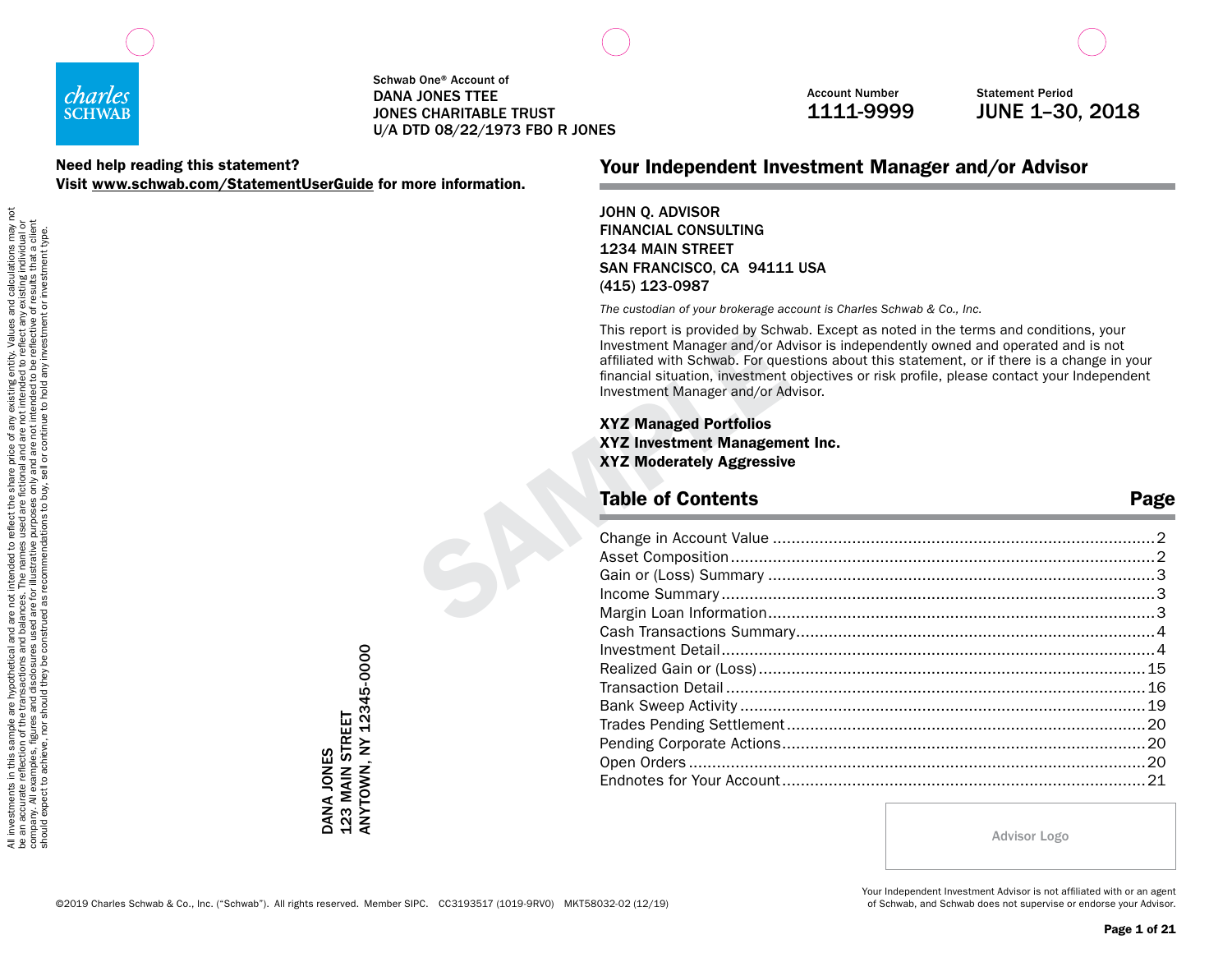

Account Number 1111-9999

Statement Period JUNE 1–30, 2018

## Account Value as of 06/30/2018: \$3,345,834.80

| <b>Change in Account Value</b>                 | This Period    | Year to Date   |
|------------------------------------------------|----------------|----------------|
| <b>Starting Value</b>                          | \$3,295,752.51 | \$3,280,045.42 |
| Credits                                        | 37.997.22      | 73,192.51      |
| Debits                                         | (37,974.82)    | (57,974.82)    |
| Transfer of Securities (In/Out)                | 4,480.00       | 10,580.52      |
| Income Reinvested                              | (347.97)       | (895.65)       |
| Change in Value of Investments                 | 45,927.86      | 40,886.82      |
| Ending Value on 6/30/2018 <sup>4</sup>         | \$3,345,834.80 | \$3,345,834.80 |
| Accrued Income <sup>d</sup>                    | 5.577.94       |                |
| Ending Value with Accrued Income <sup>d∆</sup> | \$3,351,412.74 |                |
| <b>Total Change in Account Value</b>           | \$50,082.29    | \$65,789.38    |
| Total Change with Accrued Income <sup>d</sup>  | \$55,560.23    |                |



Account Value [in Thousands]

For Your Information: This is a dynamic message box that will appear on a client's statement when we have an important message to relay to that client.

| Change in Value of Investments                                                        | 45,927.86                  | 40,886.82           |               |
|---------------------------------------------------------------------------------------|----------------------------|---------------------|---------------|
| Ending Value on 6/30/2018 <sup>4</sup>                                                | \$3,345,834.80             | \$3,345,834.80      | 2000          |
| Accrued Income <sup>d</sup>                                                           | 5,577.94                   |                     |               |
| Ending Value with Accrued Income <sup>dA</sup>                                        | \$3,351,412.74             |                     | 1000          |
| <b>Total Change in Account Value</b><br>Total Change with Accrued Income <sup>d</sup> | \$50,082.29<br>\$55,560.23 | \$65,789.38         |               |
|                                                                                       |                            |                     | 9/17          |
| <b>Asset Composition</b>                                                              | <b>Market Value</b>        | % of Account Assets | Overview      |
| Cash, Money Market & Deposit Accounts <sup>x, z</sup>                                 | \$64,854.08                | 2%                  |               |
| Money Market Funds [Non-Sweep]                                                        | 45,781.70                  | 1%                  |               |
| <b>Fixed Income</b>                                                                   | 1,045,098.93               | 32%                 |               |
| Equities                                                                              | 1,250,379.40               | 37%                 |               |
| <b>Bond Funds</b>                                                                     | 512,015.95                 | 15%                 |               |
| <b>Equity Funds</b>                                                                   | 429,334.74                 | 13%                 |               |
| Exchange-Traded Funds (ETFs)                                                          | 1,320.00                   | 0%                  | 2% Cash, MM   |
| <b>Other Assets</b>                                                                   | 3,300.00                   | 0%                  | Deposit /     |
| Total Assets Long <sup>^</sup>                                                        | 3,352,084.80               |                     | 1% MMFs [N    |
| Options Short                                                                         | (6, 250.00)                |                     | 32% Fixed Inc |
| <b>Total Assets Short</b>                                                             | (6, 250.00)                |                     | 37% Equities  |
| Margin Loan Balance                                                                   | 0.00                       |                     | 15% Bond Fur  |
| Total Account Value <sup>4</sup>                                                      | \$3,345,834.80             | 100%                | 13% Equity Fu |
|                                                                                       |                            |                     | 0% ETFs       |



Your Independent Investment Advisor is not affiliated with or an agent of Schwab, and Schwab does not supervise or endorse your Advisor.

Advisor Logo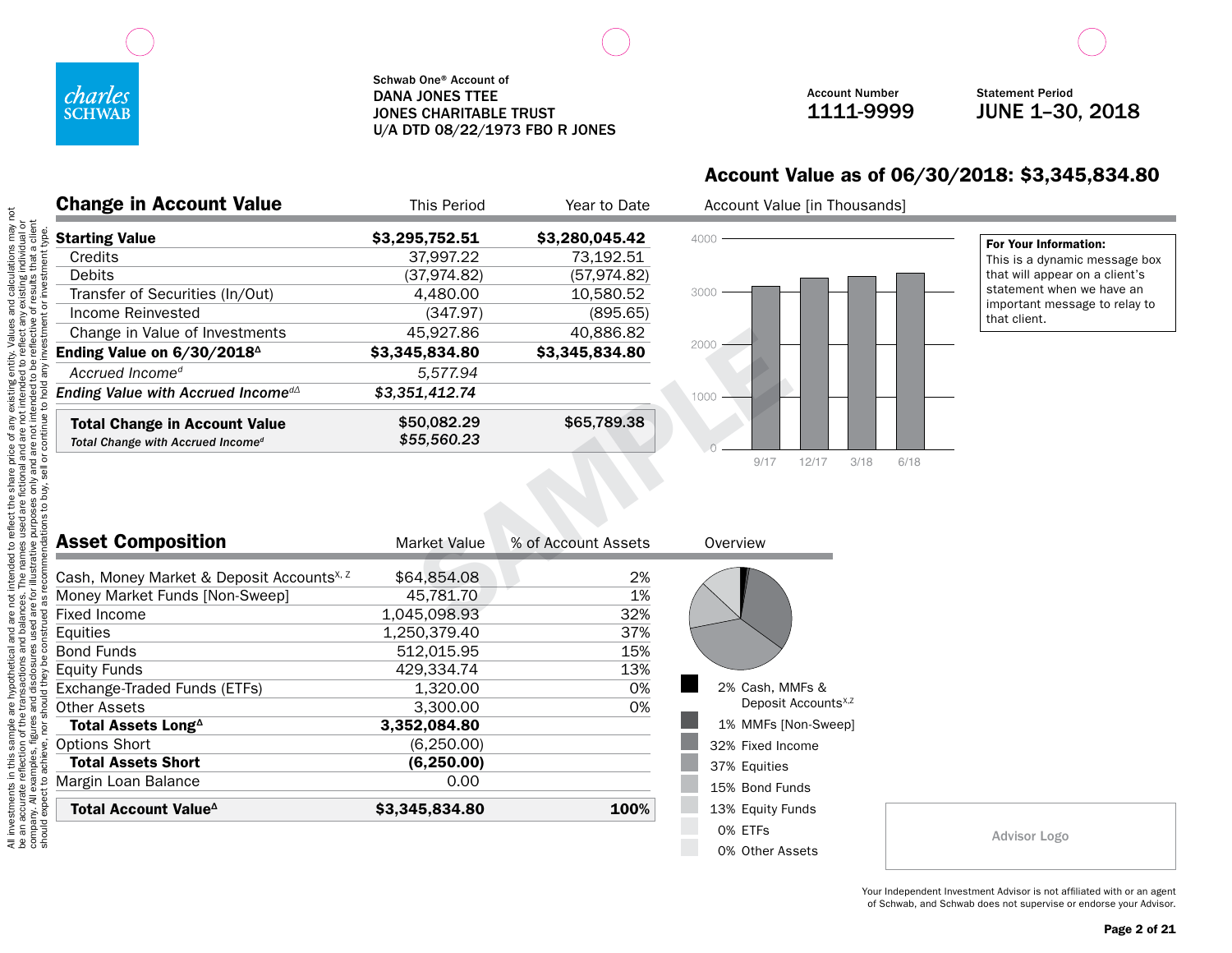

|                                                                                                                                                                                                                                                                                                                      |                                   | <b>Realized Gain or (Loss) This Period</b> |                                   | <b>Unrealized Gain or (Loss)</b> |
|----------------------------------------------------------------------------------------------------------------------------------------------------------------------------------------------------------------------------------------------------------------------------------------------------------------------|-----------------------------------|--------------------------------------------|-----------------------------------|----------------------------------|
| & Gain or (Loss) Summary                                                                                                                                                                                                                                                                                             |                                   | <b>Short Term</b>                          | Long Term                         |                                  |
| <b>All Investments</b>                                                                                                                                                                                                                                                                                               |                                   | \$652.17                                   | \$3,051.61                        | \$408,176.42                     |
| Values may not reflect all of your gains/losses.                                                                                                                                                                                                                                                                     |                                   |                                            |                                   |                                  |
|                                                                                                                                                                                                                                                                                                                      | <b>This Period</b>                |                                            |                                   | <b>Year to Date</b>              |
| <b>Income Summary</b>                                                                                                                                                                                                                                                                                                | Federally Tax-Exempt <sup>1</sup> | <b>Federally Taxable</b>                   | Federally Tax-Exempt <sup>1</sup> | <b>Federally Taxable</b>         |
|                                                                                                                                                                                                                                                                                                                      | 0.00                              | 278.23                                     | 0.00                              | 278.23                           |
| Deposit Account Interest<br>Money Funds Dividends                                                                                                                                                                                                                                                                    | 0.00                              | 275.48                                     | 0.00                              | 873.42                           |
| Cash Dividends <sup>3</sup>                                                                                                                                                                                                                                                                                          | 0.00                              | 3.21                                       | 0.00                              | 23.11                            |
| Treasury Bond Interest                                                                                                                                                                                                                                                                                               | 0.00                              | 356.25                                     | 0.00                              | 356.25                           |
| Total Capital Gains                                                                                                                                                                                                                                                                                                  | 0.00                              | 69.28                                      | 30.00                             | 956.25                           |
| buy,<br><b>Total Income</b>                                                                                                                                                                                                                                                                                          | 0.00                              | 982.45                                     | 30.00                             | 2,487.26                         |
| Accrued Interest Paid <sup>4</sup>                                                                                                                                                                                                                                                                                   | 0.00                              | (33.25)                                    | 0.00                              | (124.47)                         |
| Interest Paid on Margin Loan-This Period <sup>2</sup>                                                                                                                                                                                                                                                                |                                   | 0.00                                       |                                   |                                  |
| Interest Paid on Margin Loan-Year to Date <sup>2</sup>                                                                                                                                                                                                                                                               |                                   | 12.83                                      |                                   |                                  |
| <sup>1</sup> Certain income in this category may qualify for state tax exemption; consult your tax advisor.<br><sup>2</sup> Certain margin loan interest may be deductible; consult your tax advisor.<br>3Amounts reported as Cash Dividends in the Income Summary may include substitute nayments in lieu of income |                                   |                                            |                                   |                                  |

3Amounts reported as Cash Dividends in the Income Summary may include substitute payments in lieu of income.

4Certain accrued interest paid on taxable bonds may be deductible; consult your tax advisor.

| <b>Margin Loan Information</b> | <b>Margin Loan Balance</b> | <b>Funds Available</b><br>to Withdraw* | <b>Securities</b><br><b>Buying Power*</b> | <b>Margin Loan Rates</b><br><b>Vary by Balance</b> |
|--------------------------------|----------------------------|----------------------------------------|-------------------------------------------|----------------------------------------------------|
| This Period                    | 0.00                       | 64.211.76                              | 128,423.52                                | $6.00\% - 8.82\%$                                  |

The opening margin loan balance for the statement period was \$0.00.

For more information about the margin feature, please visit schwab.com/margin.

\*Values include any cash plus the amount available using margin borrowing.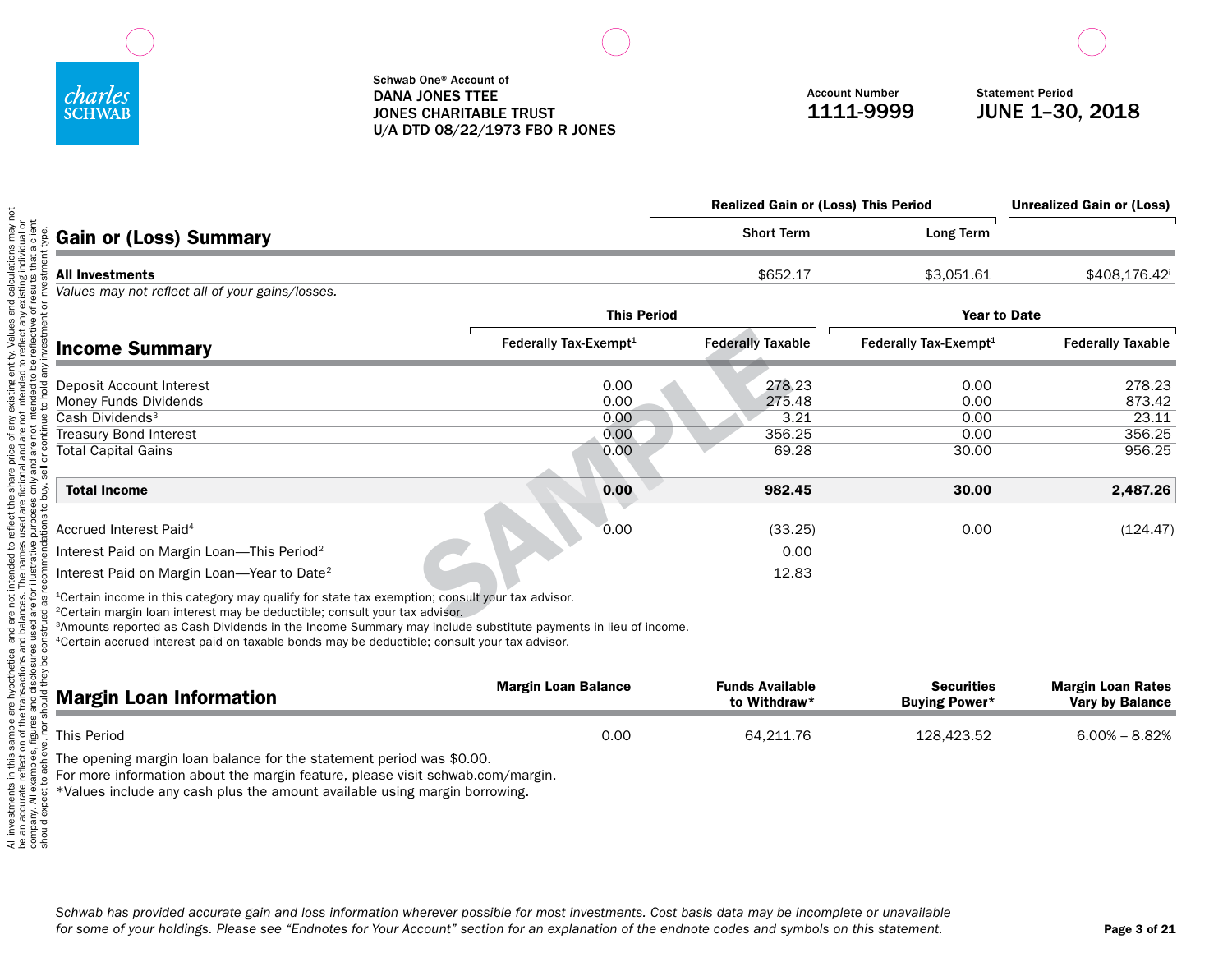

| <b>Cash Transactions Summary</b>                                                                                        |                         | <b>This Period</b>    | <b>Year to Date</b> |
|-------------------------------------------------------------------------------------------------------------------------|-------------------------|-----------------------|---------------------|
| <b>Starting Cash*</b>                                                                                                   |                         | \$38,017.38           | \$626,024.22        |
| Deposits and Other Cash Credits                                                                                         |                         | 0.00                  | 10,000.00           |
| <b>Investments Sold</b>                                                                                                 |                         | 37,014.77             | 65,872.89           |
| Dividends and Interest                                                                                                  |                         | 982.45                | 5,500.00            |
| Withdrawals and Other Debits                                                                                            |                         | (889.90)              | (2,920.00)          |
| <b>Investments Purchased</b>                                                                                            |                         | (30, 200.47)          | (659, 482.73)       |
| Fees and Charges                                                                                                        |                         | (70.15)               | (140.30)            |
| <b>Total Cash Transaction Detail</b>                                                                                    |                         | 6,836.70              | (581, 170.14)       |
| Ending Cash*                                                                                                            |                         | \$44,854.08           | \$44,854.08         |
| *Cash (includes any cash debit balance) held in your account plus the value of any cash invested in a sweep money fund. |                         |                       |                     |
| <b>Investment Detail — Cash and Bank Sweep</b>                                                                          |                         |                       |                     |
|                                                                                                                         |                         |                       |                     |
| Cash                                                                                                                    | <b>Starting Balance</b> | <b>Ending Balance</b> | % of Account Assets |
| Cash                                                                                                                    | 0.00                    | 2,631.64              | 1%                  |
| <b>Total Cash</b>                                                                                                       | 0.00                    | 2,631.64              | 1%                  |

## Investment Detail — Cash and Bank Sweep

| <b>Starting Balance</b> | <b>Ending Balance</b> | % of Account Assets |
|-------------------------|-----------------------|---------------------|
| 0.00                    | 2,631.64              | 1%                  |
| 0.00                    | 2,631.64              | 1%                  |
| <b>Starting Balance</b> | <b>Ending Balance</b> | % of Account Assets |
| 0.00                    | 62,222.44             | 1%                  |
| 0.00                    | 62,222.44             | 1%                  |
|                         |                       | 2%                  |
|                         |                       | \$64,854.08         |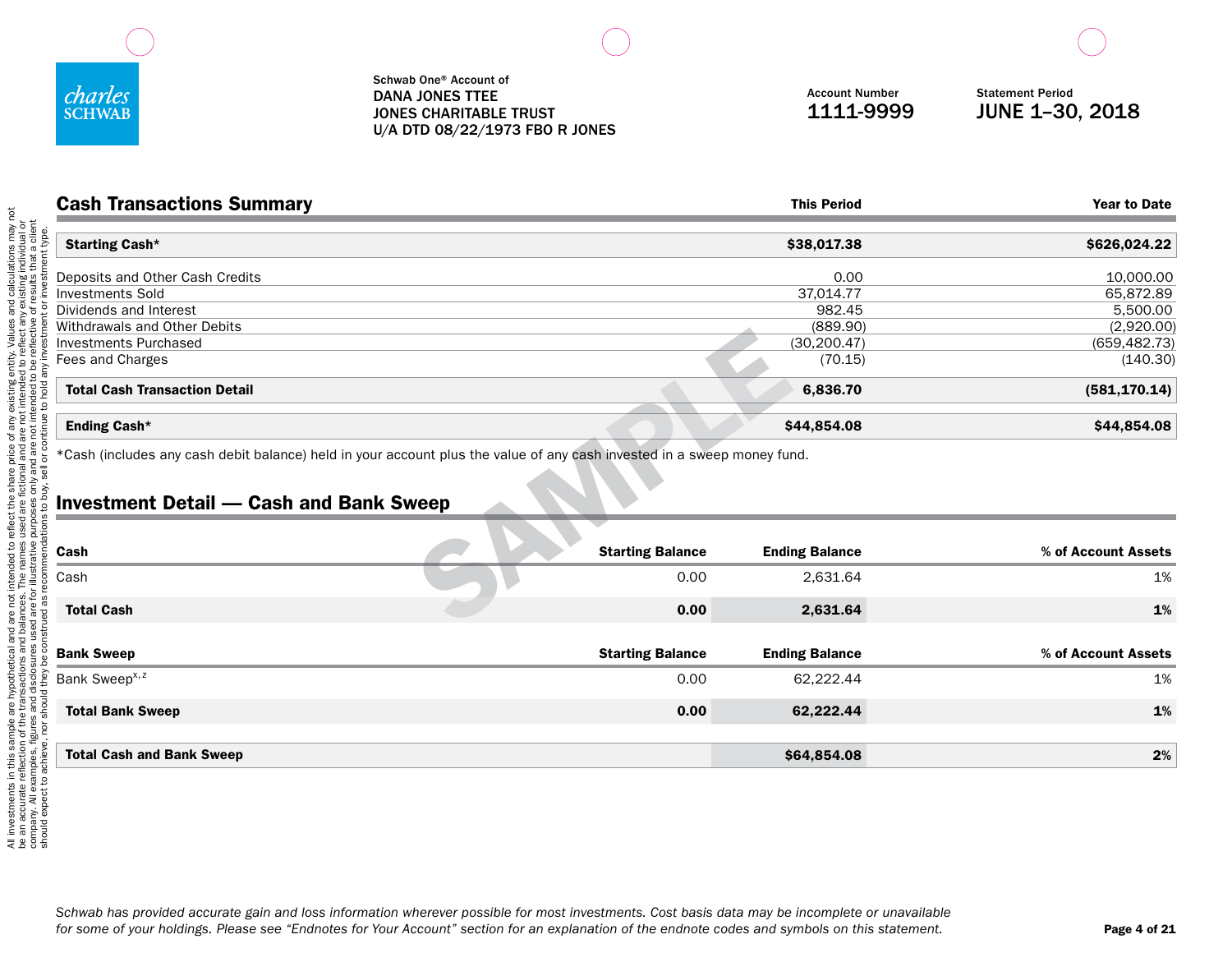

Account Number 1111-9999

Statement Period JUNE 1–30, 2018

# Investment Detail — Money Market Funds [Non-Sweep]

| <b>Fund Name</b>                                                                   |                        | Quantity                             | <b>Market Price</b>                      |                               | <b>Market Value</b>                                   | <b>Current Yield</b>                | % of Account Assets                                                  |
|------------------------------------------------------------------------------------|------------------------|--------------------------------------|------------------------------------------|-------------------------------|-------------------------------------------------------|-------------------------------------|----------------------------------------------------------------------|
| Value Advantage Fund: VXXXX(M),0                                                   |                        | 45,781.7000                          | 1.0000                                   | 45,781.70                     |                                                       | 1.51%                               | 1%                                                                   |
| <b>Total Money Market Funds [Non-Sweep]</b>                                        |                        |                                      |                                          |                               | 45,781.70                                             |                                     | 1%                                                                   |
| <b>Investment Detail - Fixed Income</b>                                            |                        |                                      |                                          |                               |                                                       |                                     |                                                                      |
| <b>US Treasuries</b>                                                               | Par<br>Units Purchased | <b>Market Price</b><br>Cost Per Unit | <b>Market Value</b><br><b>Cost Basis</b> | Adjusted<br><b>Cost Basis</b> | $%$ of<br><b>Account</b><br><b>Assets</b><br>Acquired | <b>Unrealized</b><br>Gain or (Loss) | <b>Estimated</b><br><b>Annual Income</b><br><b>Yield to Maturity</b> |
| TREASURY NOTE 7.125%(M)                                                            | 6,000.0000             | 101.6250                             | 6,097.50                                 | 3,043.19                      | $< 1\%$                                               | $3,054.31$ bi                       | 427.50                                                               |
| DUE 06/16/20                                                                       | 3,000.0000             | N/A                                  | N/A                                      | N/A                           | 02/01/02                                              | N/A                                 | N/A                                                                  |
| CALLABLE 09/30/20 AT 105<br>CUSIP: XX4987BBB<br>MOODY'S: AAA                       | 3,000.0000             | 102.1467                             | 3,064.40                                 | 3,043.19                      | 04/02/02                                              | 5.56 <sup>bi</sup>                  | 6.53%                                                                |
| Cost Basis                                                                         |                        |                                      | 3,064.40                                 |                               |                                                       |                                     | <b>Accrued Interest: 18.74</b>                                       |
| TREASURY NOTE 5.125%(M)                                                            | 2,000.0000             | 99.1250                              | 1,982.50                                 | 1,995.34                      | $< 1\%$                                               | $(12.84)^{b}$                       | 102.50                                                               |
| DUE 06/16/20<br>PRE-REFUNDED 09/30/20 AT 105<br>CUSIP: XX4987YYY                   | 2,000.0000             | 98.1250                              | 1,962.50                                 | 1,995.34                      | 06/01/03                                              | $(12.84)^{b}$                       | 6.15%                                                                |
| MOODY'S: AAA                                                                       |                        |                                      |                                          |                               |                                                       |                                     | <b>Accrued Interest: 4.49</b>                                        |
| <b>TREASURY NOTE VAR(M)</b>                                                        | 2.000.0000             | 99.1250                              | 1.982.50                                 | N/A                           | $< 1\%$                                               | 920.00                              | N/A                                                                  |
| DUE 06/16/20<br>CALLABLE 09/30/20 AT 105<br>CUSIP: XX4987YYY<br>MOODY'S: AAA<br>ేత | 2,000.0000             | 53.1250                              | 1,062.50                                 |                               | 06/09/02                                              | 920.00                              | N/A                                                                  |
| should<br><b>Total US Treasuries</b>                                               |                        | <b>Total Cost Basis:</b>             | 10,062.50<br>6,089.40                    | 5,038.53                      | $< 1\%$                                               | $3,961.47$ bi                       | 530.00                                                               |
|                                                                                    |                        |                                      |                                          |                               |                                                       |                                     |                                                                      |

#### *Total Accrued Interest for US Treasuries: 23.23*

*Schwab has provided accurate gain and loss information wherever possible for most investments. Cost basis data may be incomplete or unavailable for some of your holdings. Please see "Endnotes for Your Account" section for an explanation of the endnote codes and symbols on this statement.*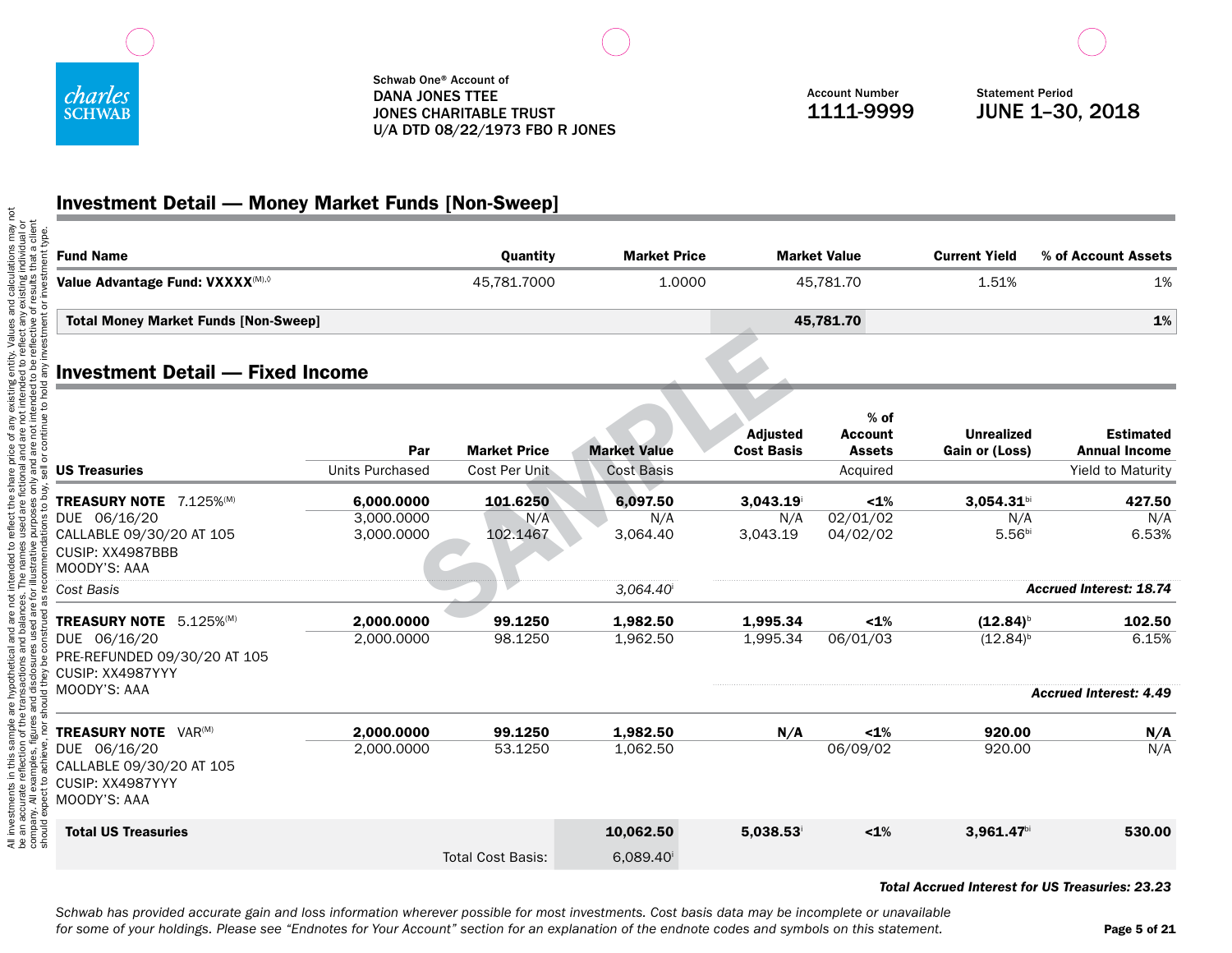

Account Number 1111-9999

Statement Period JUNE 1–30, 2018

## Investment Detail — Fixed Income (continued)

| <b>Government Obligations</b>                       | Par<br><b>Units Purchased</b> | <b>Market Price</b><br>Cost Per Unit | <b>Market Value</b><br>Cost Basis | <b>Adjusted</b><br><b>Cost Basis</b> | $%$ of<br><b>Account</b><br>Acquired | <b>Unrealized</b><br><b>Assets Gain or (Loss)</b> | <b>Estimated</b><br><b>Annual Income</b><br>Yield to Maturity      |
|-----------------------------------------------------|-------------------------------|--------------------------------------|-----------------------------------|--------------------------------------|--------------------------------------|---------------------------------------------------|--------------------------------------------------------------------|
|                                                     |                               |                                      |                                   |                                      |                                      |                                                   |                                                                    |
| $5.785\%$ 20 <sup>(M)</sup><br><b>FEDERAL LN</b>    | 160,000.0000                  | 98.3125                              | 157.300.00                        | 157,712.84                           | 5%                                   | $(412.84)^{b}$                                    | 9,256.00                                                           |
| CONS BD 03/15/20<br>CUSIP: YY7007BBC                | 160,000.0000                  | 95.0000                              | 152,000.00                        | 157,712.84                           | 02/01/00                             | $(412.84)^{b}$                                    | 6.29%                                                              |
| MOODY'S: AAA S&P: AAA                               |                               |                                      |                                   |                                      |                                      |                                                   | Accrued Interest: 2,725.26                                         |
| <b>Total Government Obligations</b>                 |                               |                                      | 157,300.00                        | 157,712.84                           | 5%                                   | $(412.84)^{b}$                                    | 9,256.00                                                           |
|                                                     |                               | <b>Total Cost Basis:</b>             | 152,000.00                        |                                      |                                      |                                                   |                                                                    |
| <b>Corporate Bonds</b>                              |                               |                                      |                                   |                                      |                                      |                                                   | <b>Total Accrued Interest for Government Obligations: 2,725.26</b> |
| $8.125\%$ 22 <sup>(M)</sup><br><b>AB&amp;B CORP</b> | 20,000,0000                   | 102.0000                             | 20.400.00                         | 20,000,00                            | 1%                                   | 400.00                                            | 1.625.00                                                           |
| DEBENTURE 01/15/22                                  | 20,000.0000                   | 100.0000                             | 20,000.00                         | 20,000.00                            | 04/01/99                             | 400.00                                            | 8.30%                                                              |
| CUSIP: YYYOO7ABC<br>MOODY'S: A1 S&P: AA-            |                               |                                      |                                   |                                      |                                      |                                                   | <b>Accrued Interest: 749.31</b>                                    |
| <b>TTT CORP</b> 7.75% 25                            | 30,000,0000                   | 75.0200                              | 22.506.00                         | 21,433.11                            | 1%                                   | 1,072.89                                          | 2.325.00                                                           |
| DEB<br>11/15/25                                     | 30,000.0000                   | 70,0000                              | 21,000.00                         | 21,433.11                            | 05/01/00                             | 1,072.89                                          | 8.05%                                                              |
| CUSIP: 038918AAA<br>MOODY'S: BA1 S&P: BB            |                               |                                      |                                   |                                      |                                      |                                                   | <b>Accrued Interest: 297.08</b>                                    |
| <b>Total Corporate Bonds</b>                        |                               |                                      | 42.906.00                         | 41,433.11                            | 2%                                   | 1.472.89                                          | 3,950.00                                                           |
|                                                     |                               | <b>Total Cost Basis:</b>             | 41,000.00                         |                                      |                                      |                                                   |                                                                    |
|                                                     |                               |                                      |                                   |                                      |                                      |                                                   |                                                                    |

*Total Accrued Interest for Corporate Bonds: 1,046.39*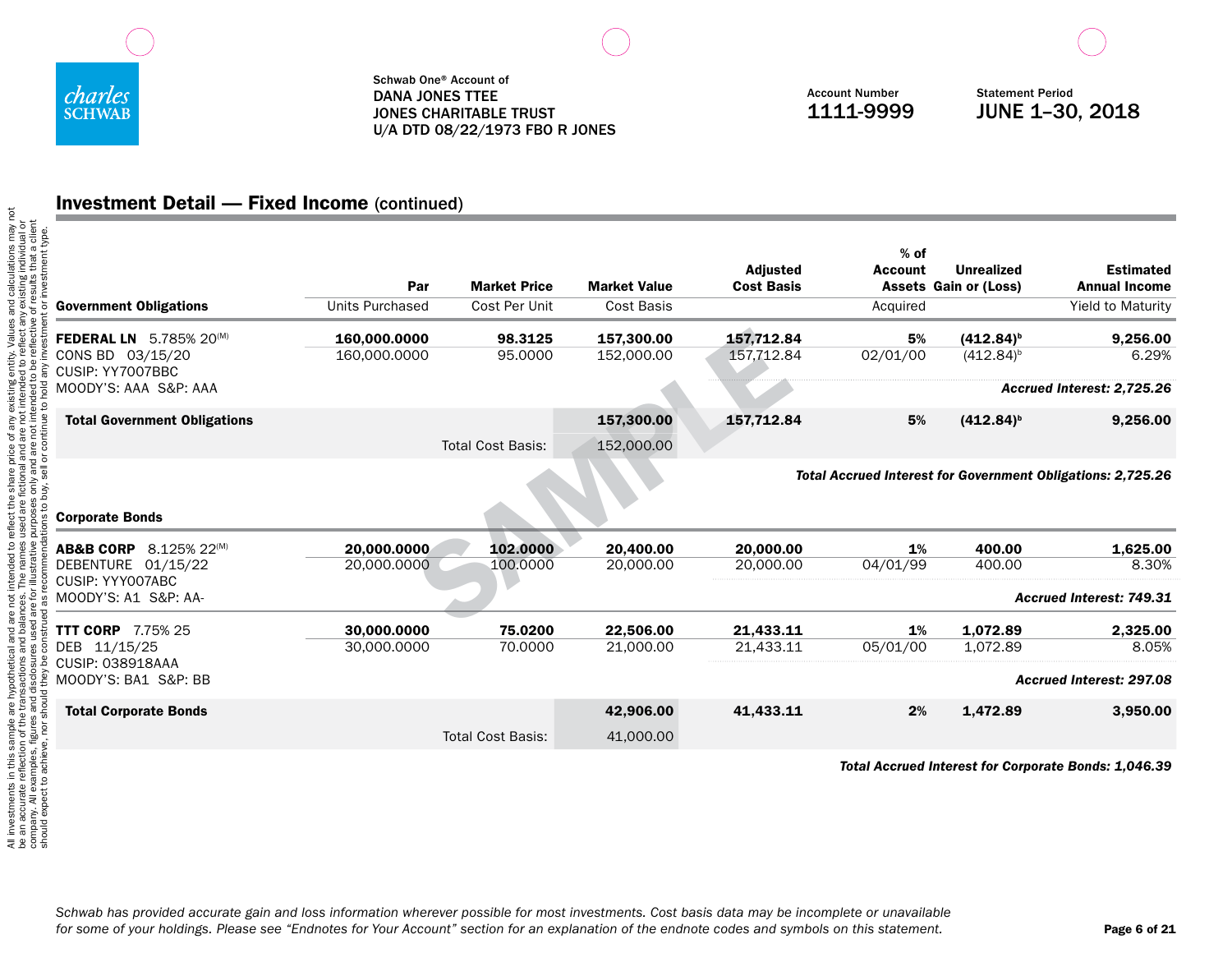

Account Number 1111-9999

Statement Period JUNE 1–30, 2018

## Investment Detail — Fixed Income (continued)

| <b>Convertible Bonds</b>                                        | Par<br>Units Purchased       | <b>Market Price</b><br>Cost Per Unit | <b>Market Value</b><br><b>Cost Basis</b> | Adjusted<br><b>Cost Basis</b> | $%$ of<br><b>Account</b><br><b>Assets</b><br>Acquired | <b>Unrealized</b><br>Gain or (Loss) | <b>Estimated</b><br><b>Annual Income</b><br><b>Yield to Maturity</b> |
|-----------------------------------------------------------------|------------------------------|--------------------------------------|------------------------------------------|-------------------------------|-------------------------------------------------------|-------------------------------------|----------------------------------------------------------------------|
| <b>AMERICA WIRED</b><br>0% 19                                   | 50,000.0000                  | 60.6563                              | 30,328.15                                | 34,713.48                     | 1%                                                    | $(4,385.33)^{b}$                    | 0.00                                                                 |
| SUB DEBENT 12/15/19<br><b>CUSIP: 811117ABC</b>                  | 50,000.0000                  | 59.5500                              | 29,775.00                                | 34.713.48                     | 06/01/99                                              | $(4,385.33)^{b}$                    | 0.00%                                                                |
| MOODY'S: BA3 S&P: BB-                                           |                              |                                      |                                          |                               |                                                       |                                     | <b>Accrued Interest: 0.00</b>                                        |
| <b>Total Convertible Bonds</b>                                  |                              |                                      | 30,328.15                                | 34,713.48                     | 1%                                                    | $(4,385.33)^{b}$                    | 0.00                                                                 |
|                                                                 |                              | <b>Total Cost Basis:</b>             | 29,775.00                                |                               |                                                       |                                     |                                                                      |
| <b>Municipal Bonds</b>                                          |                              |                                      |                                          |                               |                                                       |                                     | <b>Total Accrued Interest for Convertible Bonds: 0.00</b>            |
|                                                                 |                              |                                      |                                          |                               |                                                       |                                     |                                                                      |
| ANYTOWN CALIF 3.65% 20(M)                                       |                              | 98.5180                              |                                          |                               | 3%                                                    |                                     |                                                                      |
| 07/15/20<br>DEPT WTR &<br><b>PWR ELEC PLT REV</b><br><b>FSA</b> | 100,000.0000<br>100,000.0000 | 99.0750                              | 98,518.00<br>99,075.00                   | 99,405.93<br>99,405.93        | 08/01/00                                              | $(887.93)^{b}$<br>$(887.93)^{b}$    | 3,650.00<br>3.50%                                                    |
| CUSIP: YY54787BBB<br>MOODY'S: AAA S&P: AAA                      |                              |                                      |                                          |                               |                                                       |                                     | Accrued Interest: 1,677.81                                           |
| <b>Total Municipal Bonds</b>                                    |                              |                                      | 98,518.00                                | 99,405.93                     | 3%                                                    | $(887.93)^{b}$                      | 3,650.00                                                             |
|                                                                 |                              | <b>Total Cost Basis:</b>             | 99,075.00                                |                               |                                                       |                                     |                                                                      |

*Total Accrued Interest for Municipal Bonds: 1,677.81*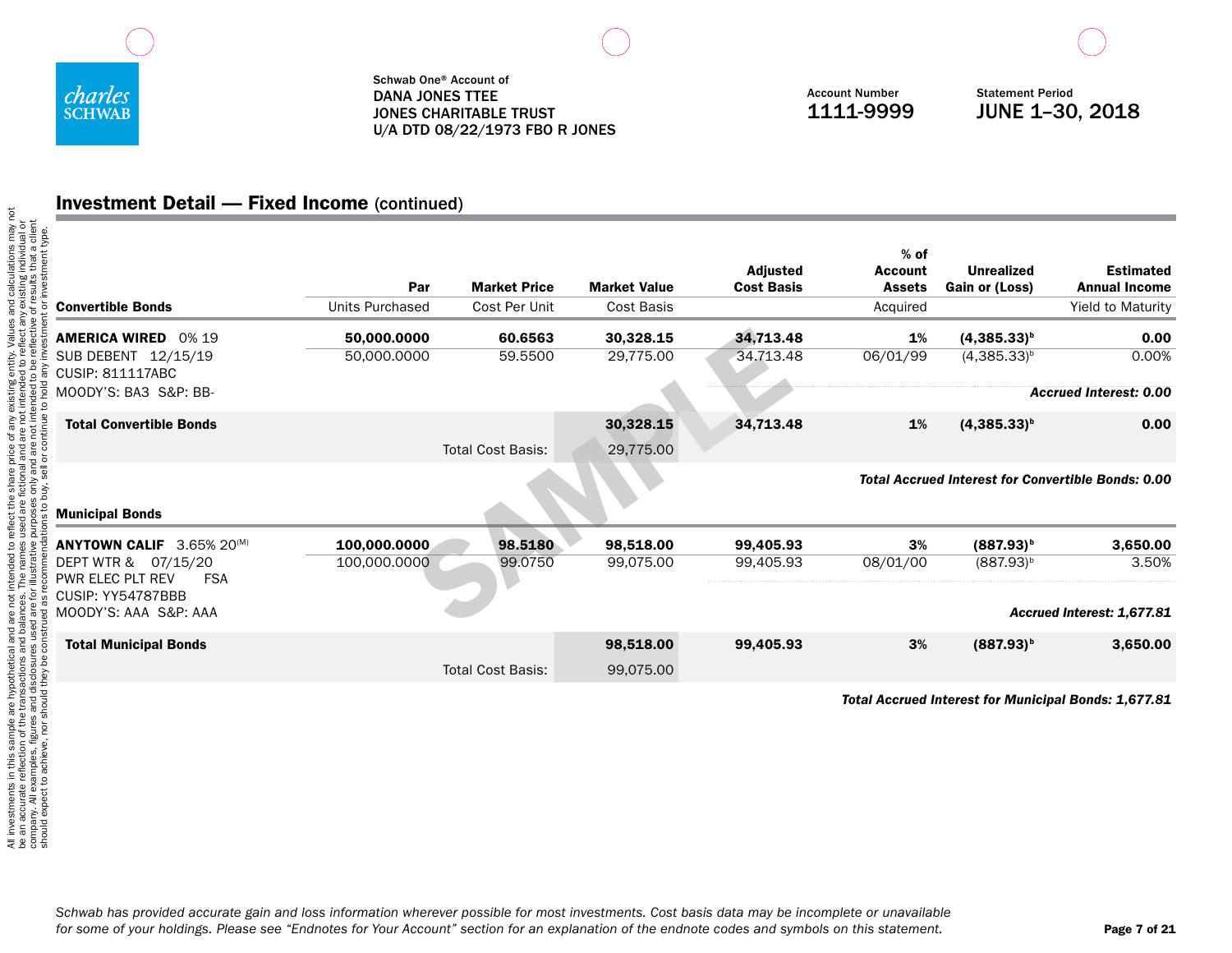

Account Number 1111-9999

Statement Period JUNE 1–30, 2018

## Investment Detail — Fixed Income (continued)

| <b>Mortgage Pools</b>                                                                                                                           | Par<br>Units Purchased       | <b>Market Price</b><br>Cost Per Unit | <b>Market Value</b><br><b>Cost Basis</b> | Adjusted<br><b>Cost Basis</b> | $%$ of<br><b>Account</b><br><b>Assets</b><br>Acquired | <b>Unrealized</b><br>Gain or (Loss) | <b>Estimated</b><br><b>Annual Income</b><br>Yield to Maturity |
|-------------------------------------------------------------------------------------------------------------------------------------------------|------------------------------|--------------------------------------|------------------------------------------|-------------------------------|-------------------------------------------------------|-------------------------------------|---------------------------------------------------------------|
| Mortgage PL#054105 6.50% 29<br>DUE 03/15/29<br>CUSIP: YYY789BBB<br>MOODY'S: AAA S&P: AAA<br>$FACTOR = 0.99287044$<br>REMAIN PRIN = 198,574.09   | 200,000.0000<br>200,000.0000 | 95.6080<br>100,0000                  | 191,216.00<br>200,000.00                 | N/A                           | 6%<br>09/17/01                                        | (8,784.00)<br>(8,784.00)            | N/A<br>N/A                                                    |
| <b>Total Mortgage Pools</b><br><b>CMO &amp; Asset Backed Securities</b>                                                                         |                              | <b>Total Cost Basis:</b>             | 191,216.00<br>200,000.00                 | N/A                           | 6%                                                    | (8,784.00)                          | N/A                                                           |
| <b>NATL MTG AS</b> 5.50% 23<br>REMIC 09/15/23<br>CUSIP: YYY987BBB<br>MOODY'S: AAA S&P: AAA<br>$FACTOR = 0.2898287$<br>REMAIN PRIN = \$11,593.15 | 40,000.0000<br>40,000.0000   | 27.5474<br>27,5000                   | 11,018.96<br>11,000.00                   | N/A                           | 1%<br>08/22/00                                        | 18.96<br>18.96                      | N/A<br>N/A                                                    |
| <b>Total CMO &amp; Asset Backed Securities</b>                                                                                                  |                              | <b>Total Cost Basis:</b>             | 11,018.96<br>11,000.00                   | N/A                           | $< 1\%$                                               | 18.96                               | N/A                                                           |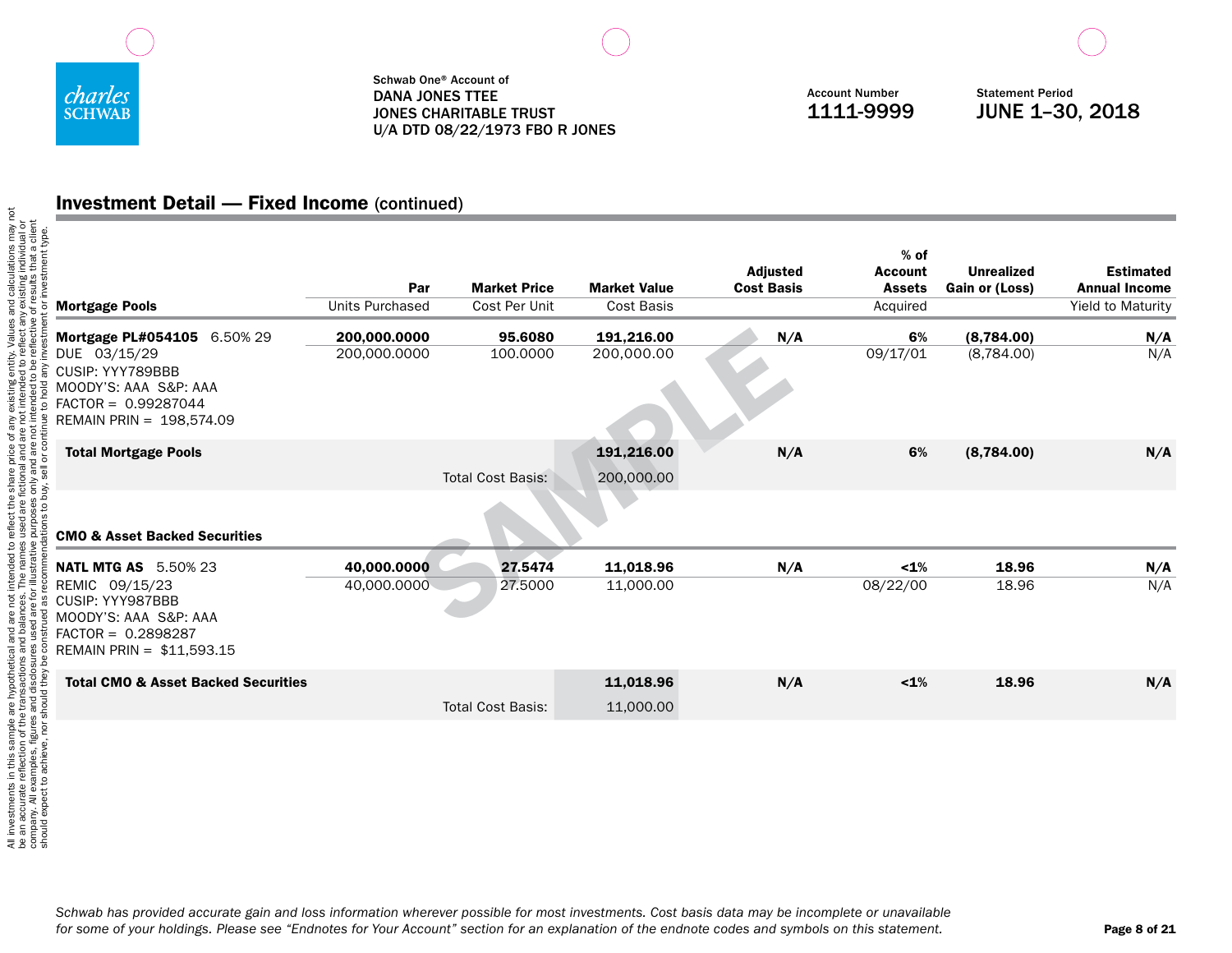

Account Number 1111-9999

Statement Period JUNE 1–30, 2018

## Investment Detail — Fixed Income (continued)

| nt typ<br><b>UITs</b>                                                                           | Par<br><b>Units Purchased</b> | <b>Market Price</b><br>Cost Per Unit | <b>Market Value</b><br>Cost Basis | <b>Adjusted</b><br><b>Cost Basis</b> | $%$ of<br><b>Account</b><br><b>Assets</b><br>Acquired | <b>Unrealized</b><br><b>Gain or (Loss)</b> | <b>Estimated</b><br><b>Annual Income</b><br>Yield to Maturity |
|-------------------------------------------------------------------------------------------------|-------------------------------|--------------------------------------|-----------------------------------|--------------------------------------|-------------------------------------------------------|--------------------------------------------|---------------------------------------------------------------|
| <b>BLBL TGT 15 TRFIRST TR(M)</b>                                                                | 1,156,200.0000                | 11.2947                              | 130,589.32                        | N/A                                  | 4%                                                    | 3,188.36                                   | N/A                                                           |
| UT 285 GLBL TGT 15 TR<br>PWR ELEC PLT REV<br><b>FSA</b><br>09/20 SER<br><b>CUSIP: 871200YYY</b> | 1,156,200.0000                | 11.0189                              | 127,400.96                        |                                      | 10/12/03                                              | 3,188.36                                   | N/A                                                           |
| <b>Total UITs</b>                                                                               |                               |                                      | 130,589.32                        | N/A                                  | 4%                                                    | 3,188.36                                   | N/A                                                           |
|                                                                                                 |                               | <b>Total Cost Basis:</b>             | 127,400.96                        |                                      |                                                       |                                            |                                                               |
| <b>CDs and BAs</b>                                                                              |                               |                                      |                                   |                                      |                                                       |                                            |                                                               |
| S&P 500 ECD 0% 20                                                                               | 50,000.0000                   | 96.8400                              | 48,420.00                         | 49,843.45                            | 1%                                                    | $(1, 423.45)^{b}$                          | 0.00                                                          |
| FUNB FDIC 03/29/20<br><b>S&amp;P INDX</b><br>CUSIP: YY7984CCC                                   | 50,000.0000                   | 81.9600                              | 40,980.00                         | 49,843.45                            | 05/01/01                                              | $(1,423.45)^{b}$                           | 0.00%<br><b>Accrued Interest: 0.00</b>                        |
|                                                                                                 |                               |                                      |                                   |                                      |                                                       |                                            |                                                               |
| <b>Total CDs and BAs</b>                                                                        |                               |                                      | 48,420.00                         | 49,843.45                            | 1%                                                    | $(1,423.45)^{b}$                           | 0.00                                                          |
|                                                                                                 |                               | <b>Total Cost Basis:</b>             | 40,980.00                         |                                      |                                                       |                                            |                                                               |
|                                                                                                 |                               |                                      |                                   |                                      |                                                       |                                            | <b>Total Accrued Interest for CDs and BAs: 0.00</b>           |
| should expect to achieve, nor should they be                                                    |                               |                                      |                                   |                                      |                                                       |                                            |                                                               |

*Schwab has provided accurate gain and loss information wherever possible for most investments. Cost basis data may be incomplete or unavailable for some of your holdings. Please see "Endnotes for Your Account" section for an explanation of the endnote codes and symbols on this statement.*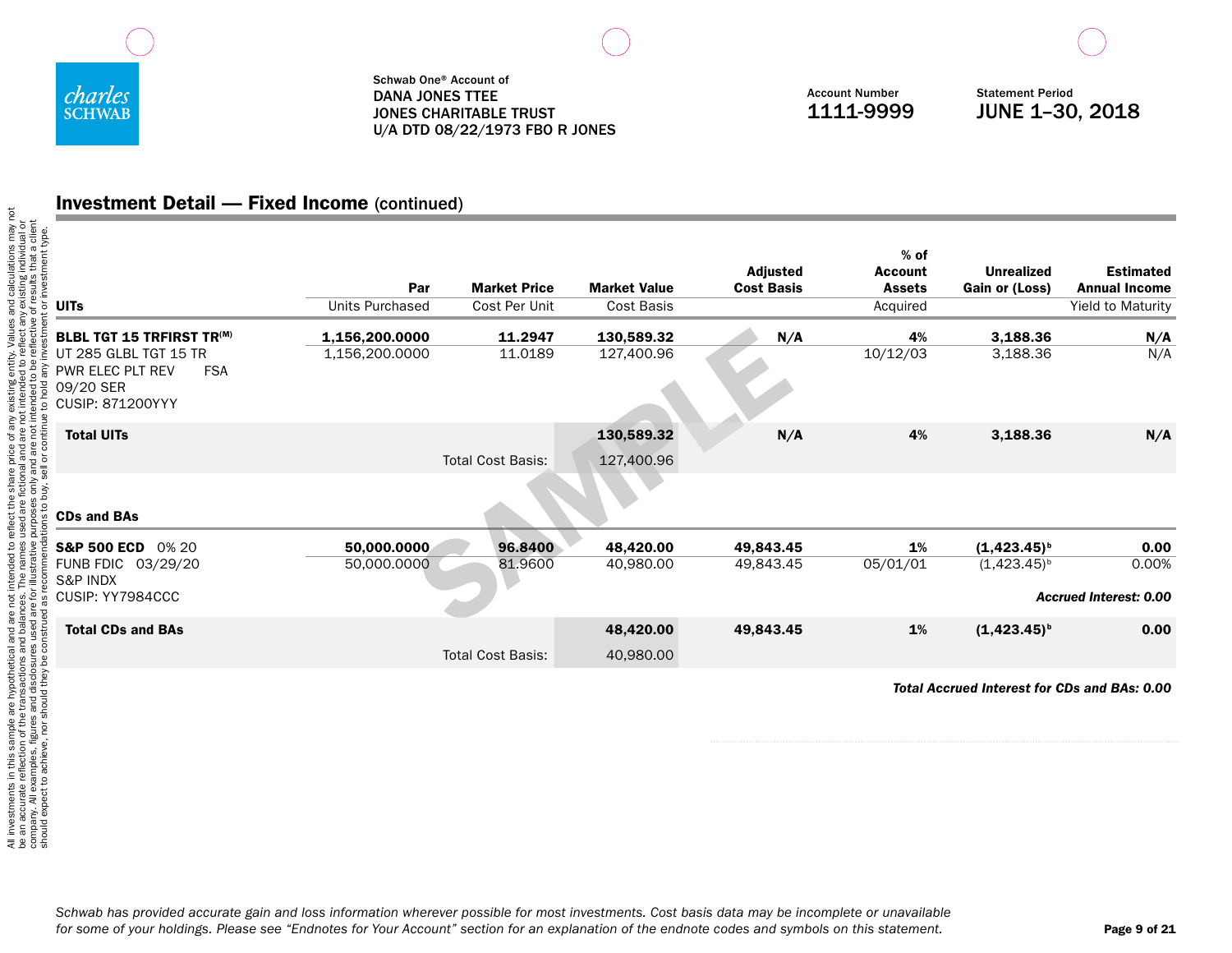

Account Number 1111-9999

Statement Period JUNE 1–30, 2018

# Investment Detail — Fixed Income (continued)

| <b>Commercial Paper</b>                                                                                     | Par<br><b>Units Purchased</b> | <b>Market Price</b><br>Cost Per Unit | <b>Market Value</b><br>Cost Basis | <b>Adjusted</b><br><b>Cost Basis</b> | $%$ of<br><b>Account</b><br><b>Assets</b><br>Acquired | <b>Unrealized</b><br>Gain or (Loss)                      | <b>Estimated</b><br><b>Annual Income</b><br><b>Yield to Maturity</b> |
|-------------------------------------------------------------------------------------------------------------|-------------------------------|--------------------------------------|-----------------------------------|--------------------------------------|-------------------------------------------------------|----------------------------------------------------------|----------------------------------------------------------------------|
| <b>GENL PAPER ACCEPT 0% 20</b><br>COMM PAPER 03/15/20<br>CUSIP: YYY789DDD                                   | 200,000.0000<br>200,000.0000  | 99,8700<br>98.4176                   | 199.740.00<br>196,835.20          | 197,504.96<br>197,504.96             | 6%<br>4/21/05                                         | N/A<br>N/A                                               | N/A<br>N/A                                                           |
| MOODY'S: P-1 S&P: A-1+<br><b>Total Commercial Paper</b>                                                     |                               |                                      | 199,740.00                        | 197,504.96                           | 6%                                                    | N/A                                                      | <b>Accrued Interest: 5.25</b><br>N/A                                 |
|                                                                                                             |                               | <b>Total Cost Basis:</b>             | 196,835.20                        |                                      |                                                       |                                                          |                                                                      |
|                                                                                                             |                               |                                      |                                   |                                      |                                                       | <b>Total Accrued Interest for Commercial Paper: 5.25</b> |                                                                      |
| <b>Money Market Preferred</b>                                                                               |                               |                                      |                                   |                                      |                                                       |                                                          |                                                                      |
| 1/10 NAV PREM INC 5.50% 23<br>MUN AUCT RATE PFD 06/25/23<br>10 SHS - 1 WHOLE NAV<br><b>CUSIP: NO NUMBER</b> | 500,000.0000<br>500,000.0000  | 25,0000<br>20,0000                   | 125,000.00<br>100,000.00          | N/A                                  | 4%<br>03/31/00                                        | N/A                                                      | N/A<br>N/A                                                           |
| <b>Total Money Market Preferred</b>                                                                         |                               | <b>Total Cost Basis:</b>             | 125,000.00<br>100,000.00          | N/A                                  | 4%                                                    | N/A                                                      | N/A                                                                  |
| <b>Total Fixed Income</b>                                                                                   |                               |                                      | 1,045,098.93                      | 585,652.30                           | 32%                                                   | $(7,251.87)$ bi                                          | 17,386,00                                                            |
|                                                                                                             |                               | <b>Total Cost Basis:</b>             | 1,004,155.56                      |                                      |                                                       |                                                          |                                                                      |

*Accrued interest represents the interest that would be received if the fixed income investment was sold prior to the coupon payment.* 

*Estimated Annual Income ("EAI") and Estimated Yield ("EY") calculations are for informational purposes only. The actual income and yield might be lower or higher than the estimated amounts. EY is based upon EAI and the current price of the security and will fluctuate. For certain types of securities, the calculations could include a return of principal or capital gains in which case EAI and EY would be overstated. EY and EAI are not promptly updated to reflect when an issuer has missed a regular payment or announced changes to future payments, in which case EAI and EY will continue to display at a prior rate.*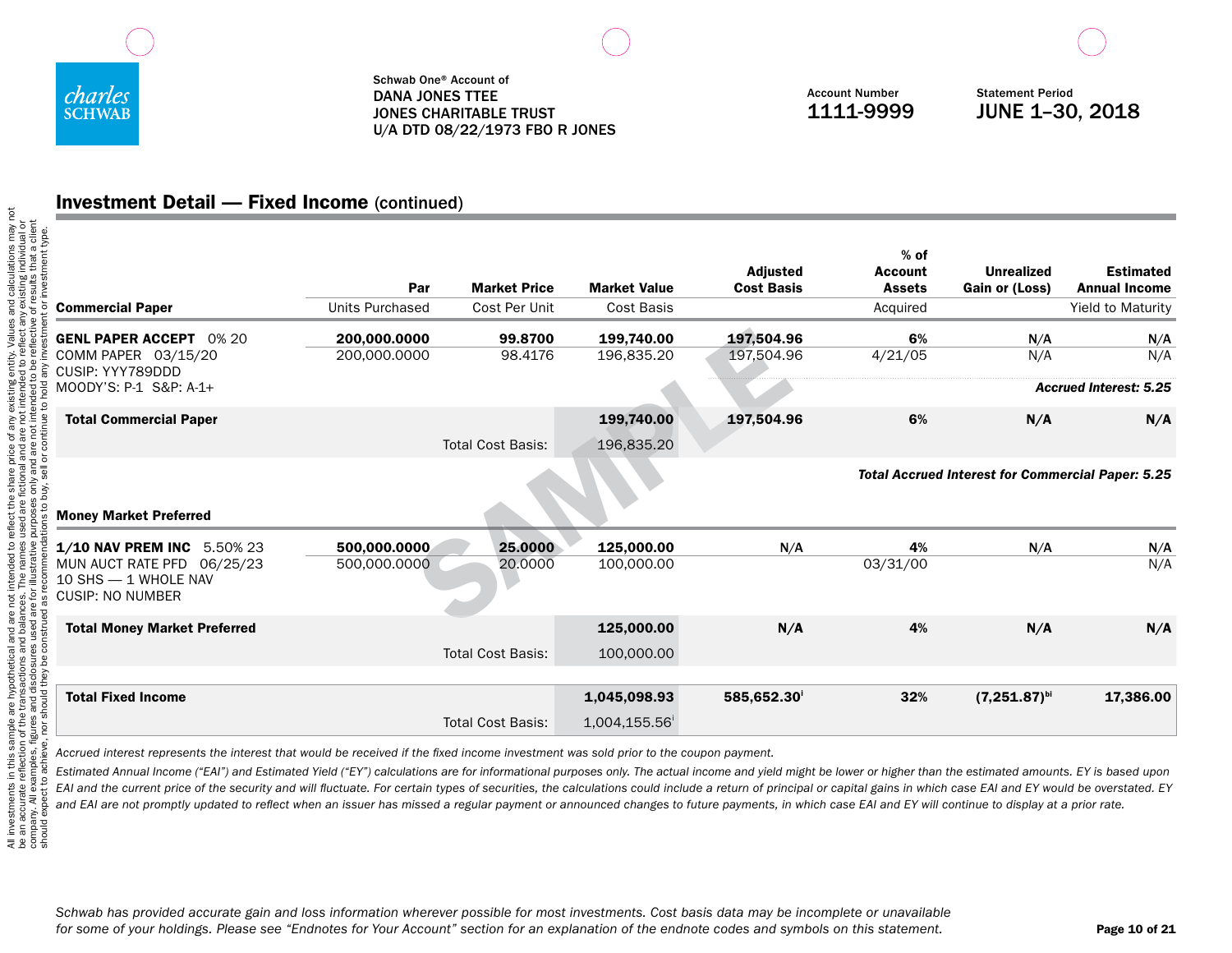

## Investment Detail — Equities

| <b>Equities</b>                     | Quantity<br><b>Units Purchased</b> | <b>Market Price</b><br><b>Cost Per Share</b> | <b>Market Value</b><br><b>Cost Basis</b> | $%$ of<br><b>Account</b><br><b>Assets</b><br>Acquired | <b>Unrealized</b><br>Gain or (Loss) | <b>Estimated</b><br>Yield<br><b>Holding Days</b> | <b>Estimated</b><br><b>Annual Income</b><br><b>Holding Period</b> |
|-------------------------------------|------------------------------------|----------------------------------------------|------------------------------------------|-------------------------------------------------------|-------------------------------------|--------------------------------------------------|-------------------------------------------------------------------|
| <b>AMERICAN MANUFACTURING 6.40%</b> | 600.0000                           | 26.0000                                      | 15,600.00                                | $< 1\%$                                               | (2,400.00)                          | 2.70%                                            | 96.00                                                             |
| PERPETUAL MATURITY                  | 600,0000                           | 30.0000                                      | 18,000.00                                | 02/26/01                                              | (2,400.00)                          | 1,585                                            | Long-Term                                                         |
| <b>SER M PFD</b><br>SYMBOL: ANM+M   |                                    |                                              |                                          |                                                       |                                     |                                                  |                                                                   |
| <b>ENWORKS<sup>(M)</sup></b>        | 4.050.0000                         | 102.5300                                     | 415,246.50                               | 13%                                                   | 11,320.00                           | 1.40%                                            | 160.00                                                            |
| <b>SYMBOL: ENW</b>                  | 1.850.0000                         | 100.0500                                     | 185.092.50 <sup>e</sup>                  | 03/25/05                                              | 4,588.00                            | 97                                               | Short-Term                                                        |
| 1 NEW YORK SH REP 1 ORD             | 2.200.0000                         | 99.4700                                      | 218,834.00                               | 05/10/02                                              | 6,732.00                            | 1,147                                            | Long-Term                                                         |
| Cost Basis                          |                                    |                                              | 403,926.50                               |                                                       |                                     |                                                  |                                                                   |
| <b>NATIONAL COMPUTERS(M)</b>        | 2,000.0000                         | 125.3846                                     | 250,769.20                               | 7%                                                    | 52,769.20                           | 0.49%                                            | 100.00                                                            |
| <b>SYMBOL: NCM</b>                  | 2.000.0000                         | 99,0000                                      | 198,000.00                               | 05/20/05                                              | 52.769.20                           | 41                                               | Short-Term                                                        |
| TELE-OPS <sup>(M)</sup>             | 7.000.0000                         | 81.2520                                      | 568.763.70                               | 17%                                                   | 121.196.10                          | 0.89%                                            | 200.00                                                            |
| SYMBOL: OPS                         | 3.000.0000                         | 67.2234                                      | 201.670.20                               | 05/15/05                                              | 42.085.80                           | 46                                               | Short-Term                                                        |
| 1 ADR REP 3 ORD                     | 3,500.0000                         | 70.2564                                      | 245,897.40                               | 05/12/05                                              | 38,484.60                           | 49                                               | Short-Term                                                        |
|                                     | 500.0000                           | N/A                                          | N/A                                      | 02/26/01                                              | N/A                                 | 1,585                                            | Long-Term                                                         |
| Cost Basis                          |                                    |                                              | 447,567.60                               |                                                       |                                     |                                                  | <b>Accrued Dividend: 100.00</b>                                   |
| <b>Total Equities</b>               |                                    |                                              | 1,250,379.40                             | 37%                                                   | 142.259.60                          |                                                  | 556.00                                                            |
|                                     |                                    | <b>Total Cost Basis:</b>                     | 725.494.10                               |                                                       |                                     |                                                  |                                                                   |

#### *Total Accrued Dividend for Equities: 100.00*

*Estimated Annual Income ("EAI") and Estimated Yield ("EY") calculations are for informational purposes only. The actual income and yield might be lower or higher than the estimated amounts. EY is based upon EAI and the current price of the security and will fluctuate. For certain types of securities, the calculations could include a return of principal or capital gains in which case EAI and EY would be overstated. EY and EAI are not promptly updated to reflect when an issuer has missed a regular payment or announced changes to future payments, in which case EAI and EY will continue to display at a prior rate.*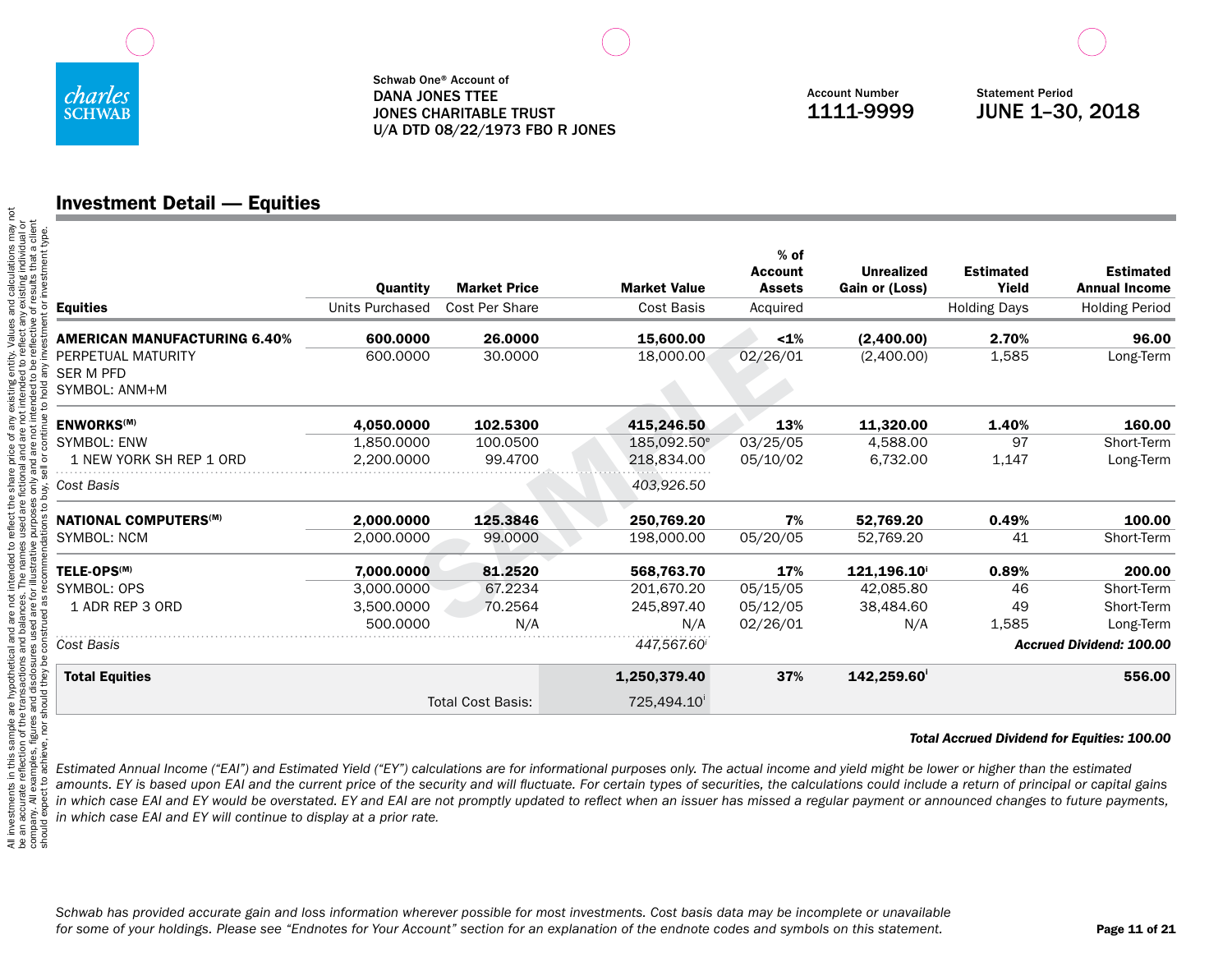

## Investment Detail — Mutual Funds

| <b>Bond Funds</b>                                   | Quantity           | <b>Market</b><br><b>Price</b> | <b>Market</b><br><b>Value</b> | % of<br><b>Account</b><br><b>Assets</b>   | Average<br><b>Cost Basis</b>        | <b>Cost Basis</b>         | <b>Unrealized</b><br>Gain or (Loss)      |
|-----------------------------------------------------|--------------------|-------------------------------|-------------------------------|-------------------------------------------|-------------------------------------|---------------------------|------------------------------------------|
| <b>INCOME FUND(M)</b><br>SYMBOL: YYXXX              | 7,000.0000         | 73.1451                       | 512,015.95                    | 15%                                       | 42.95                               | 300,650.00                | 211,365.95                               |
| <b>Total Bond Funds</b>                             |                    |                               | 512,015.95                    | 15%                                       |                                     | 300,650.00                | 211,365.95                               |
| <b>Equity Funds</b>                                 | Quantity           | <b>Market</b><br><b>Price</b> | <b>Market</b><br>Value        | $%$ of<br><b>Account</b><br><b>Assets</b> | Average<br><b>Cost Basis</b>        | <b>Cost Basis</b>         | <b>Unrealized</b><br>Gain or (Loss)      |
| <b>TWENTY-FIRST FUND(M)</b><br><b>SYMBOL: YTENW</b> | 4,600.0000         | 93.3336                       | 429,334.74                    | 13%                                       | 79.87                               | 367.402.00                | 61,932.74                                |
| <b>Total Equity Funds</b>                           |                    |                               | 429,334.74                    | 13%                                       |                                     | 367,402.00                | 61,932.74                                |
| <b>Total Mutual Funds</b>                           |                    |                               | 941,350.69                    | 28%                                       |                                     | 668,052.00                | 273,298.69                               |
| <b>Investment Detail — Exchange-Traded Funds</b>    |                    |                               |                               |                                           |                                     |                           |                                          |
|                                                     | Quantity           | <b>Market Price</b>           | <b>Market Value</b>           | $%$ of<br><b>Account</b><br><b>Assets</b> | <b>Unrealized</b><br>Gain or (Loss) | <b>Estimated</b><br>Yield | <b>Estimated</b><br><b>Annual Income</b> |
| <b>Exchange-Traded Funds</b>                        | Units Purchased    | Cost Per Share                | <b>Cost Basis</b>             | Acquired                                  |                                     | <b>Holding Days</b>       | <b>Holding Period</b>                    |
| <b>ABC ABC 6.40%</b><br>ABC ABC<br>ABC A ABC        | 40,0000<br>40.0000 | 33,0000<br>30.0000            | 1,320.00<br>1,000.00          | 1%<br>02/26/01                            | (320.00)<br>(320.00)                | 1.25%<br>1,585            | 16.25<br>Long-Term                       |

# Total Exchange-Traded Funds 1,320.00 <1% (320.00)<sup>i</sup> 16.25

SYMBOL: ABC+A

*Estimated Annual Income ("EAI") and Estimated Yield ("EY") calculations are for informational purposes only. The actual income and yield might be lower or higher than the estimated amounts. EY is based upon EAI and the current price of the security and will fluctuate. For certain types of securities, the calculations could include a return of principal or capital gains in which case EAI and EY would be overstated. EY and EAI are not promptly updated to reflect when an issuer has missed a regular payment or announced changes to future payments, in which case EAI and EY will continue to display at a prior rate.*

Total Cost Basis: 1,000.00

*Schwab has provided accurate gain and loss information wherever possible for most investments. Cost basis data may be incomplete or unavailable for some of your holdings. Please see "Endnotes for Your Account" section for an explanation of the endnote codes and symbols on this statement.*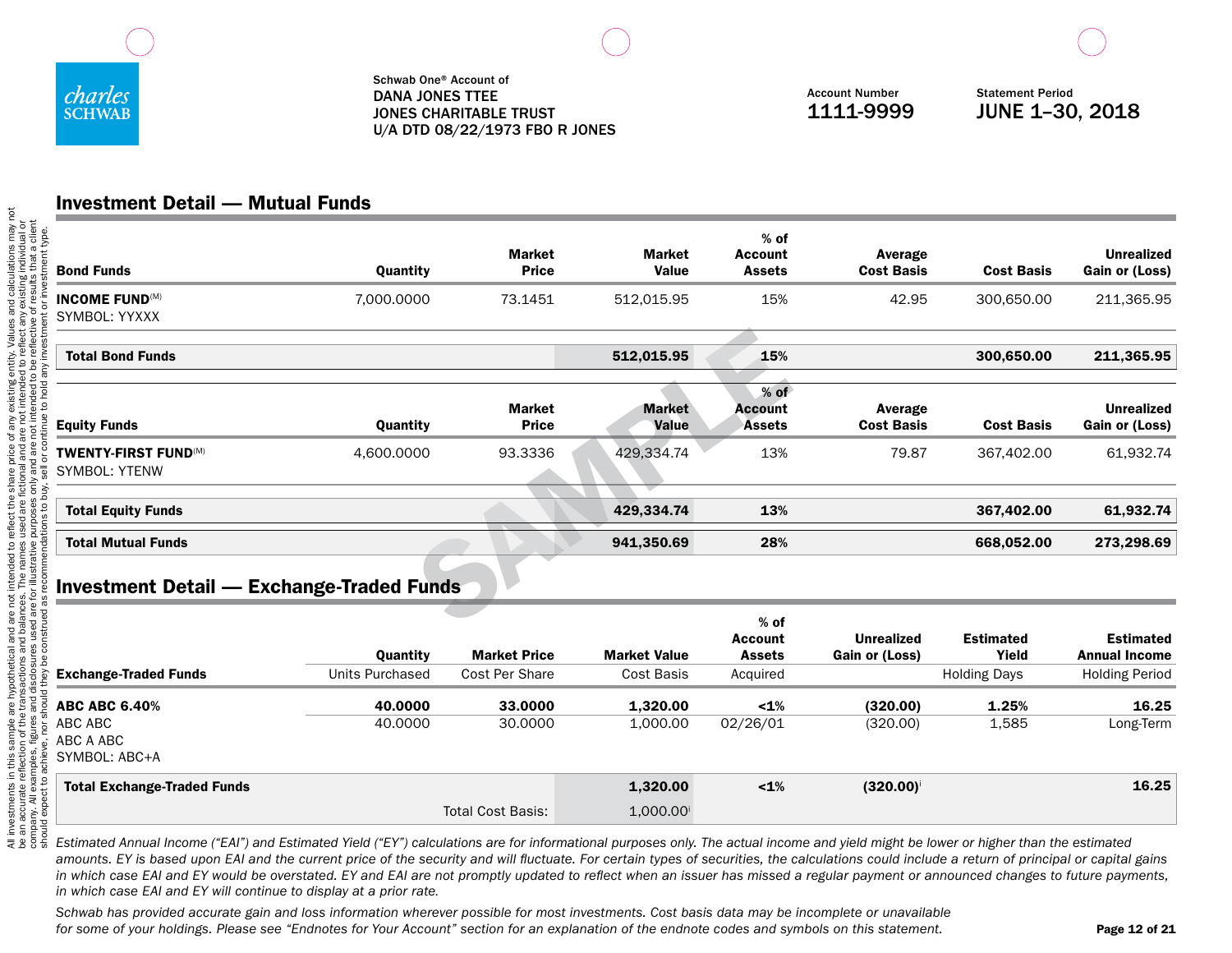

## Investment Detail — Options

|                                                              | Quantity             | <b>Market Price</b>      | <b>Market Value</b> | $%$ of<br><b>Account</b><br><b>Assets</b> | <b>Unrealized</b><br>Gain or (Loss) |  |
|--------------------------------------------------------------|----------------------|--------------------------|---------------------|-------------------------------------------|-------------------------------------|--|
| <b>Options</b>                                               | Units Purchased      | Cost Per Share           | Cost Basis          | Acquired                                  |                                     |  |
| <b>CALL MANUFACTURING</b>                                    | 50,0000 <sup>s</sup> | 125,0000                 | (6, 250.00)         | $< 1\%$                                   | (750.00)                            |  |
| \$41.625 ADJ EXP 09/15/20<br>SYMBOL: NFAC 09/15/2020 41.62 C | 50.0000 <sup>s</sup> | 110.0000                 | (5,500.00)          | 04/21/05                                  | (750.00)                            |  |
| <b>Total Options</b>                                         |                      |                          | (6, 250.00)         | $< 1\%$                                   | (750.00)                            |  |
|                                                              |                      | <b>Total Cost Basis:</b> | (5,500.00)          |                                           |                                     |  |
| <b>Investment Detail — Other Assets</b>                      |                      |                          |                     |                                           |                                     |  |
|                                                              | Quantity             | <b>Market Price</b>      | <b>Market Value</b> | $%$ of<br><b>Account</b><br><b>Assets</b> | <b>Unrealized</b><br>Gain or (Loss) |  |
| <b>Other Assets</b>                                          | Units Purchased      | Cost Per Share           | Cost Basis          | Acquired                                  |                                     |  |
| $6.75\%$ 26 <sup>(M)</sup><br><b>HOTEL CORP</b>              | 100.0000             | 33.0000                  | 3.300.00            | $1\%$                                     | 620.00                              |  |

## Investment Detail — Other Assets

|                                                 |                 |                          | $%$ of<br><b>Account</b> | <b>Unrealized</b> |                |  |
|-------------------------------------------------|-----------------|--------------------------|--------------------------|-------------------|----------------|--|
|                                                 | Quantity        | <b>Market Price</b>      | <b>Market Value</b>      | <b>Assets</b>     | Gain or (Loss) |  |
| <b>Other Assets</b>                             | Units Purchased | Cost Per Share           | Cost Basis               | Acquired          |                |  |
| $6.75\%$ 26 <sup>(M)</sup><br><b>HOTEL CORP</b> | 100,0000        | 33,0000                  | 3,300.00                 | $< 1\%$           | 620.00         |  |
| QUARTERLY 05/15/26<br>INCM PFD SECS (OUIPS)     | 100,0000        | 28.5714                  | 2,857.14                 | 07/01/04          | 620.00         |  |
| <b>Total Other Assets</b>                       |                 |                          | 3,300.00                 | $< 1\%$           |                |  |
|                                                 |                 | <b>Total Cost Basis:</b> | 2,857.00                 |                   |                |  |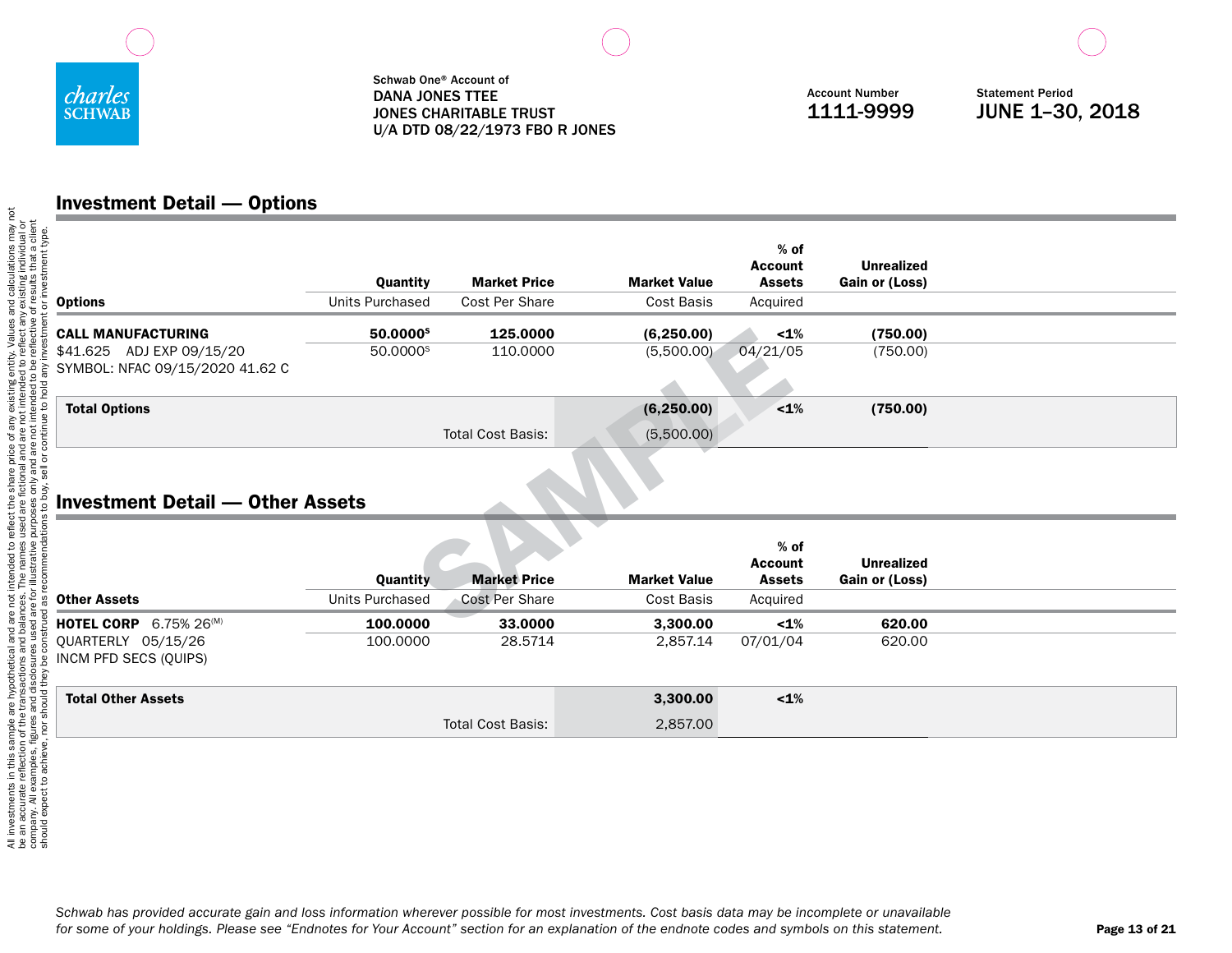

Account Number 1111-9999

Statement Period JUNE 1–30, 2018

## Investment Detail — Unpriced Securities

| <b>Unpriced Securities</b>                                 | Quantity<br>Units Purchased | <b>Market Price</b><br>Cost Per Share | <b>Market Value</b><br>Cost Basis | <b>Unrealized</b><br>Gain or (Loss)                    |              |
|------------------------------------------------------------|-----------------------------|---------------------------------------|-----------------------------------|--------------------------------------------------------|--------------|
| <b>ENERGY CORP</b> 8.25% 20                                | 10,000.0000                 | N/A                                   | N/A                               | N/A                                                    |              |
| NOTES 08/15/20<br><b>CUSIP: 54321XX</b><br>MOODY: B S&P: B | 10,000.0000                 | 87.0000                               | 8,700.00                          | N/A                                                    |              |
| <b>Total Unpriced Securities</b>                           |                             |                                       | N/A                               | N/A                                                    |              |
|                                                            |                             | <b>Total Cost Basis:</b>              | 8,700.00                          |                                                        |              |
|                                                            |                             |                                       |                                   | <b>Total Investment Detail</b>                         | 3,345,834.80 |
|                                                            |                             |                                       |                                   | Less: Margin Loan Balance                              | 0.00         |
|                                                            |                             |                                       |                                   | <b>Total Account Value (excl. Unpriced Securities)</b> | 3,345,834.80 |
|                                                            |                             |                                       |                                   | <b>Total Cost Basis</b>                                | 1,736,849.66 |
|                                                            |                             |                                       |                                   |                                                        |              |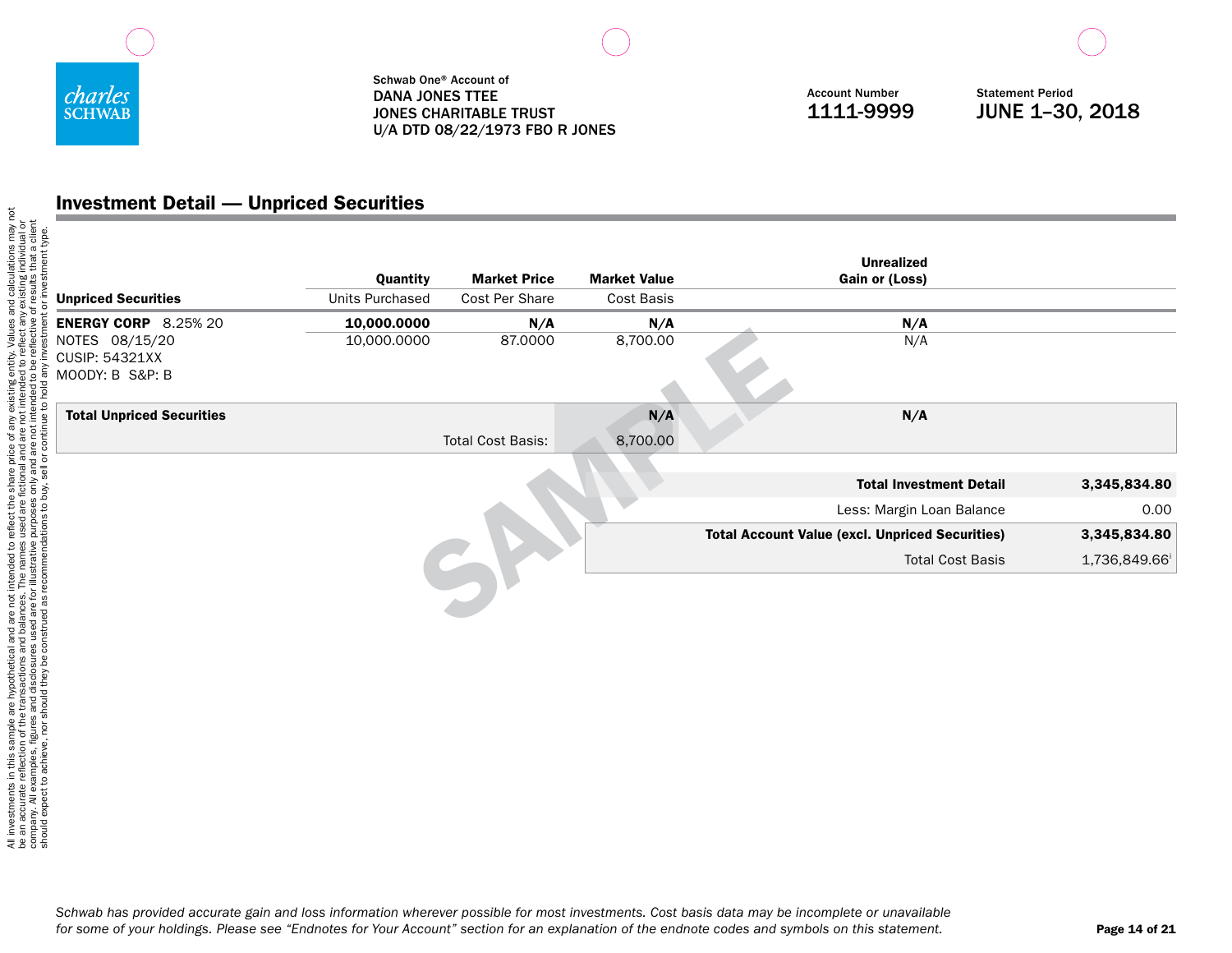

## Realized Gain or (Loss)

| <b>Short Term</b>                    | Quantity/Par | Acquired/<br>Opened | Sold/<br>Closed | <b>Total Proceeds</b> | <b>Cost Basis</b>             | <b>Realized Gain</b><br>or (Loss)             |
|--------------------------------------|--------------|---------------------|-----------------|-----------------------|-------------------------------|-----------------------------------------------|
| NATIONAL COMPUTERS: NCM              | 50.0000      | 05/25/18            | 06/09/18        | 10,533.33             | 9,881.16                      | 652.17                                        |
| <b>Total Short Term</b>              |              |                     |                 | 10,533.33             | 9,881.16                      | 652.17                                        |
| <b>Long Term</b>                     | Quantity/Par | Acquired/<br>Opened | Sold/<br>Closed | <b>Total Proceeds</b> | <b>Cost Basis</b><br>Adjusted | <b>Realized Gain</b><br>or (Loss)<br>Adjusted |
| NATIONAL COMPUTERS: NCM              | 75,0000      | 09/03/91            | 06/09/18        | 15,800.00             | 12,600.00                     | 3,200.00                                      |
| TREASURY NOTE 7.125% 10: XX4987BBB   | 5,000.0000   | 05/15/09            | 06/10/18        | 5,030.00              | 5,148.00                      | (118.00)                                      |
|                                      |              |                     |                 |                       | 5,104.71                      | $(74.71)^b$                                   |
| TREASURY NOTE 7.125% 10: XX4987BBB   | 5,000.0000   | 05/27/09            | 06/10/18        | 5,031.25              | 5,148.00                      | (116.75)                                      |
|                                      |              |                     |                 |                       | 5,104.93                      | $(73.68)^b$                                   |
| <b>Total Long Term</b>               |              |                     |                 | 25,861.25             | 22,896.00                     | 2,965.25                                      |
|                                      |              |                     |                 |                       | 22,809.64                     | 3.051.61 <sup>b</sup>                         |
| <b>Total Realized Gain or (Loss)</b> |              |                     |                 | 36,394.58             | 32,777.16                     | 3,617.42                                      |
|                                      |              |                     |                 |                       | 32,690.80                     | 3,703.78 <sup>b</sup>                         |

*If all data for a given investment is not available, the investment will not be listed here.*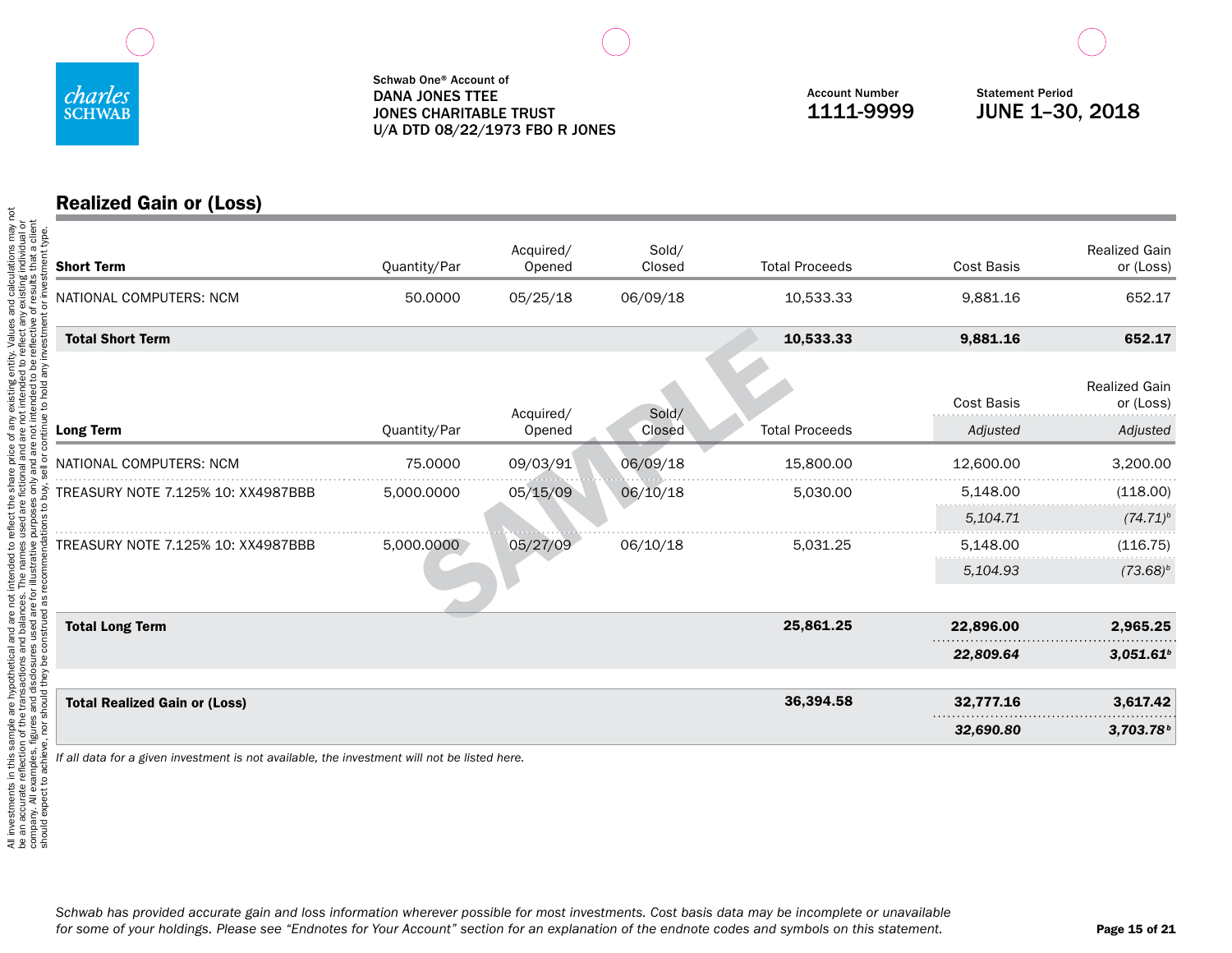

Account Number 1111-9999

Statement Period JUNE 1–30, 2018

# Transaction Detail — Purchases & Sales

|                                             | <b>Money Market Fund [Non-Sweep] Activity</b> |                                                     |                                                                                              |             |                   |                     |
|---------------------------------------------|-----------------------------------------------|-----------------------------------------------------|----------------------------------------------------------------------------------------------|-------------|-------------------|---------------------|
| Settle Date                                 | <b>Trade Date</b>                             | Transaction                                         | Description                                                                                  | Quantity    | <b>Unit Price</b> | <b>Total Amount</b> |
| 06/16/18                                    | 06/11/18                                      | <b>Reinvested Shares</b>                            | VALUE ADVANTAGE FUND: VXXXX                                                                  | 190.4800    | 1.0000            | (190.48)            |
|                                             |                                               | <b>Total Money Market Fund [Non-Sweep] Activity</b> |                                                                                              |             |                   | (190.48)            |
| <b>Fixed Income Activity</b><br>Settle Date | Trade Date                                    | Transaction                                         | Description                                                                                  | Par         | <b>Unit Price</b> | <b>Total Amount</b> |
| 06/10/18                                    | 06/05/18                                      | Bought                                              | AMERICA WIRED 0% 19<br>SUB DEBENT DUE 12/15/19: 811117ABC<br>With Accrued Interest of \$0.00 | 50,000.0000 | 59,8750           | (29, 937.50)        |
| 06/11/18                                    | 06/08/18                                      | Sold                                                | <b>TREASURY NOTE 7.125% 18</b><br>DUE 06/15/18: XX4987BBB                                    | 10.000.0000 | 100.6125          | 10,061.25           |
| 06/15/18                                    | 06/15/18                                      | <b>Principal Payment</b>                            | MORTGAGE PL#054105 6.50% 29<br>DUE 03/15/29: YYY789BBB                                       |             |                   | 319.63              |
| 06/25/18                                    | 06/25/18                                      | <b>Principal Payment</b>                            | NATL MTG 5.50% 23<br>REMIC 09/15/23: YYY987BBB                                               |             |                   | 300.56              |
|                                             | <b>Total Fixed Income Activity</b>            |                                                     |                                                                                              |             |                   | (19, 256.06)        |
| <b>Equities Activity</b>                    |                                               |                                                     |                                                                                              |             |                   |                     |
| Settle Date                                 | Trade Date                                    | Transaction                                         | Description                                                                                  | Quantity    | <b>Unit Price</b> | <b>Total Amount</b> |
| 06/11/18                                    | 06/18/18                                      | Sold                                                | NATIONAL COMPUTERS: NCM                                                                      | 125,0000    | 210.6667          | 26,333.33           |
| <b>Total Equities Activity</b>              |                                               |                                                     |                                                                                              |             |                   | 26,333.33           |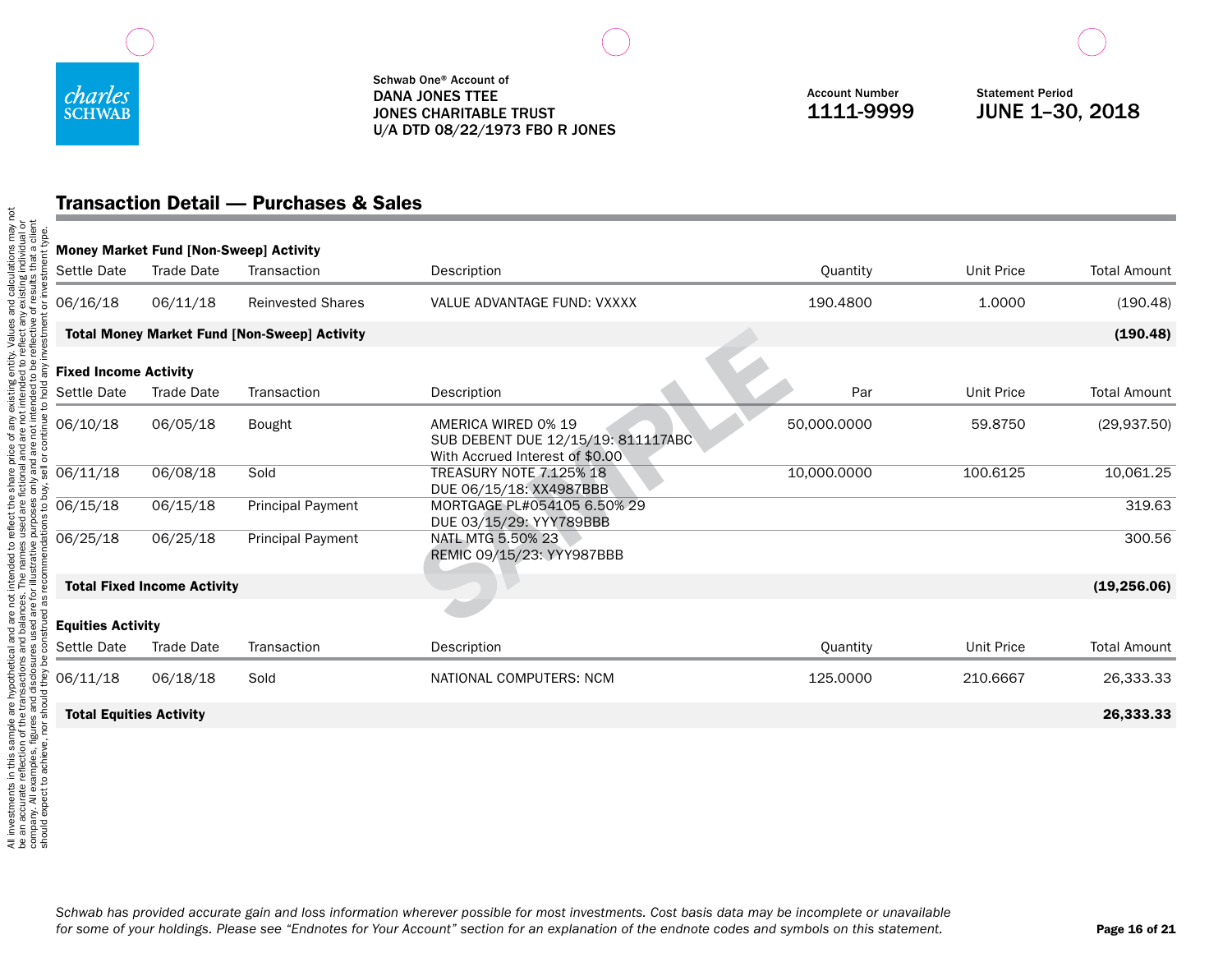

Account Number 1111-9999

Statement Period JUNE 1–30, 2018

# Transaction Detail — Purchases & Sales (continued)

| <b>Bond Funds Activity</b>                  |                                         |                                                        |                                                 |            |                   |                     |
|---------------------------------------------|-----------------------------------------|--------------------------------------------------------|-------------------------------------------------|------------|-------------------|---------------------|
| Settle Date                                 | Trade Date                              | Transaction                                            | Description                                     | Quantity   | <b>Unit Price</b> | <b>Total Amount</b> |
| 06/10/18                                    | 06/10/18                                | <b>Reinvested Shares</b>                               | <b>INCOME FUND: YYXXX</b>                       | 0.8680     | 79.8100           | (69.28)             |
|                                             | <b>Total Bond Funds Activity</b>        |                                                        |                                                 |            |                   | (69.28)             |
| <b>Equity Funds Activity</b><br>Settle Date | Trade Date                              | Transaction                                            | Description                                     | Quantity   | <b>Unit Price</b> | <b>Total Amount</b> |
| 06/10/18                                    | 06/10/18                                | <b>Reinvested Shares</b>                               | TWENTY-FIRST FUND: YTENW                        | 0.0400     | 80.1900           | (3.21)              |
|                                             | <b>Total Equity Funds Activity</b>      |                                                        |                                                 |            |                   | (3.21)              |
|                                             | <b>Total Purchases &amp; Sales</b>      |                                                        |                                                 |            |                   | 6,814.30            |
|                                             |                                         | <b>Transaction Detail - Deposits &amp; Withdrawals</b> |                                                 |            |                   |                     |
| Transaction<br>Date                         | Process<br>Date                         | Activity                                               | Description                                     | Location   |                   | Credit/(Debit)      |
| 06/19/18                                    | 06/19/18<br>06/29/18                    | <b>Funds Paid</b><br>Visa Purchase                     | SCHWAB ONE CHECK 0104<br>CLAY'S DEPT STORE #212 | KENOSHA WI |                   | (863.54)<br>(26.36) |
| 06/24/18                                    |                                         |                                                        |                                                 |            |                   |                     |
|                                             | <b>Total Deposits &amp; Withdrawals</b> |                                                        |                                                 |            |                   | (889.90)            |

*The total deposits activity for the statement period was \$0.00. The total withdrawals activity for the statement period was \$889.90.*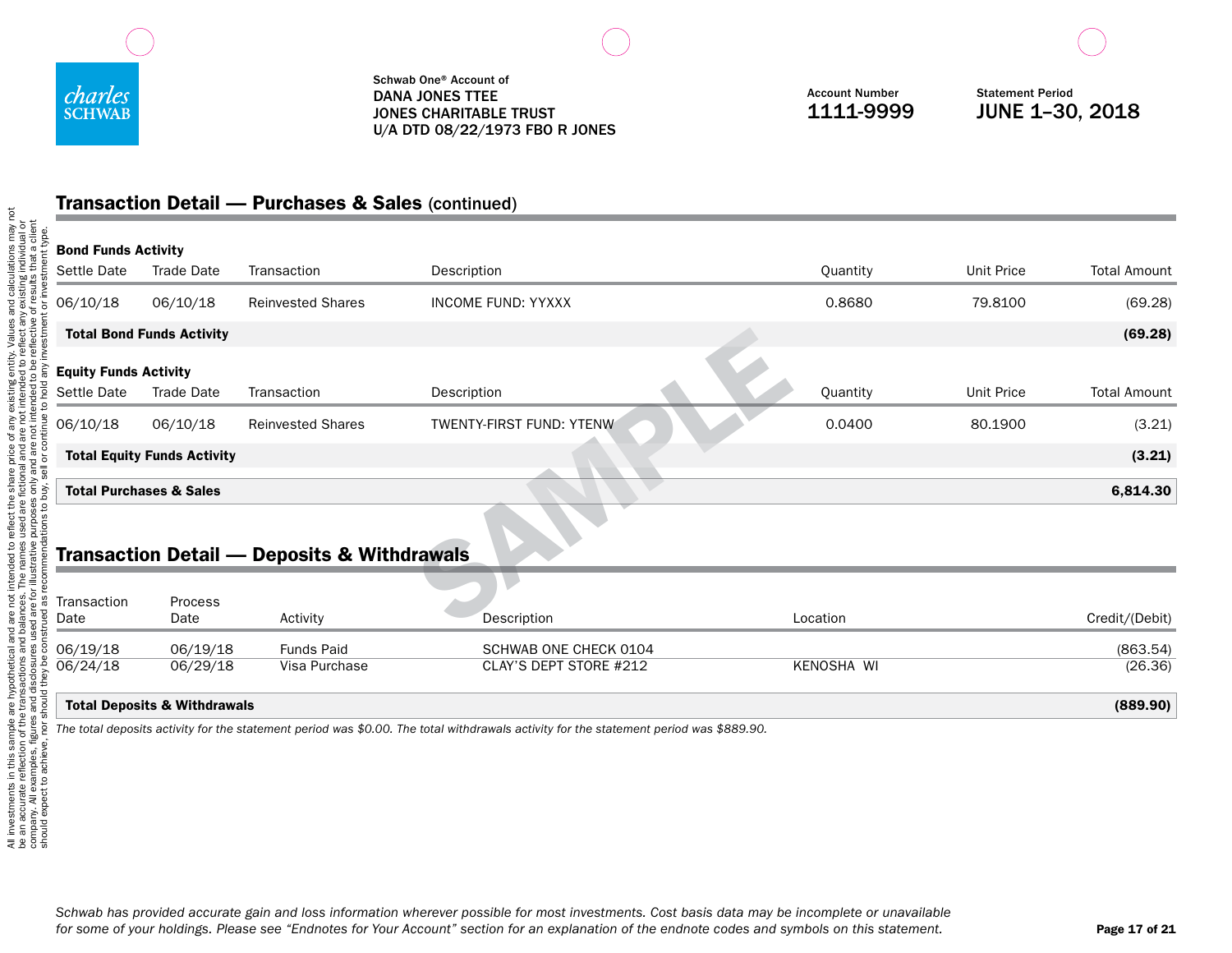

Account Number 1111-9999

Statement Period JUNE 1–30, 2018

# Transaction Detail — Dividends & Interest

|                                       |                                       |                                                | <b>Total Transaction Detail</b>                       |          |                   | 11,316.70           |
|---------------------------------------|---------------------------------------|------------------------------------------------|-------------------------------------------------------|----------|-------------------|---------------------|
|                                       |                                       |                                                |                                                       |          |                   |                     |
| <b>Total Transfers</b>                |                                       |                                                |                                                       |          |                   | 4,480.00            |
| 06/29/18                              | 06/29/18                              | <b>Account Transfer</b>                        | <b>HOTEL CORP</b>                                     | 140.0000 | 32.0000           | 4,480.00            |
| Settle Date                           | <b>Trade Date</b>                     | Transaction                                    | Description                                           | Quantity | <b>Unit Price</b> | <b>Total Amount</b> |
|                                       |                                       |                                                |                                                       |          |                   |                     |
|                                       | <b>Transaction Detail - Transfers</b> |                                                |                                                       |          |                   |                     |
|                                       |                                       |                                                |                                                       |          |                   |                     |
| <b>Total Fees &amp; Charges</b>       |                                       |                                                |                                                       |          |                   | (70.15)             |
| 06/15/18                              | 06/15/18                              | Advisor Fee*                                   | MGMT FEE TO ADVISOR                                   |          |                   | (70.15)             |
| Date                                  | Date                                  | Activity                                       | Description                                           |          |                   | Credit/(Debit)      |
| Transaction                           | Process                               |                                                |                                                       |          |                   |                     |
|                                       |                                       | <b>Transaction Detail - Fees &amp; Charges</b> |                                                       |          |                   |                     |
|                                       |                                       |                                                |                                                       |          |                   |                     |
| <b>Total Dividends &amp; Interest</b> |                                       |                                                |                                                       |          |                   | 982.45              |
| 06/16/18                              | 06/18/18                              | Div For Reinvest                               | VALUE ADVANTAGE FUND: VXXXX                           |          |                   | 190.48              |
| 06/15/18                              | 06/15/18                              | Bank Interest <sup>x, z</sup>                  | BANK INT XXXXXX-XXXXXX                                |          |                   | 278.23              |
| 06/10/18                              | 06/10/18                              | <b>Bond Interest</b>                           | <b>TREASURY NOTE</b>                                  |          |                   | 356.25              |
| 06/10/18<br>06/10/18                  | 06/10/18<br>06/10/18                  | Cap Gain Rein<br>Div For Reinvest              | <b>INCOME FUND: YYXXX</b><br>TWENTY-FIRST FUND: YTENW |          |                   | 69.28<br>3.21       |
| 06/09/18                              | 06/15/18                              | Dividend                                       | SCHWAB MONEY MARKET FUND: SXXXX                       |          |                   | 85.00               |
| Date                                  | Date                                  | Activity                                       | Description                                           |          |                   | Credit/(Debit)      |
| Transaction                           | Process                               |                                                |                                                       |          |                   |                     |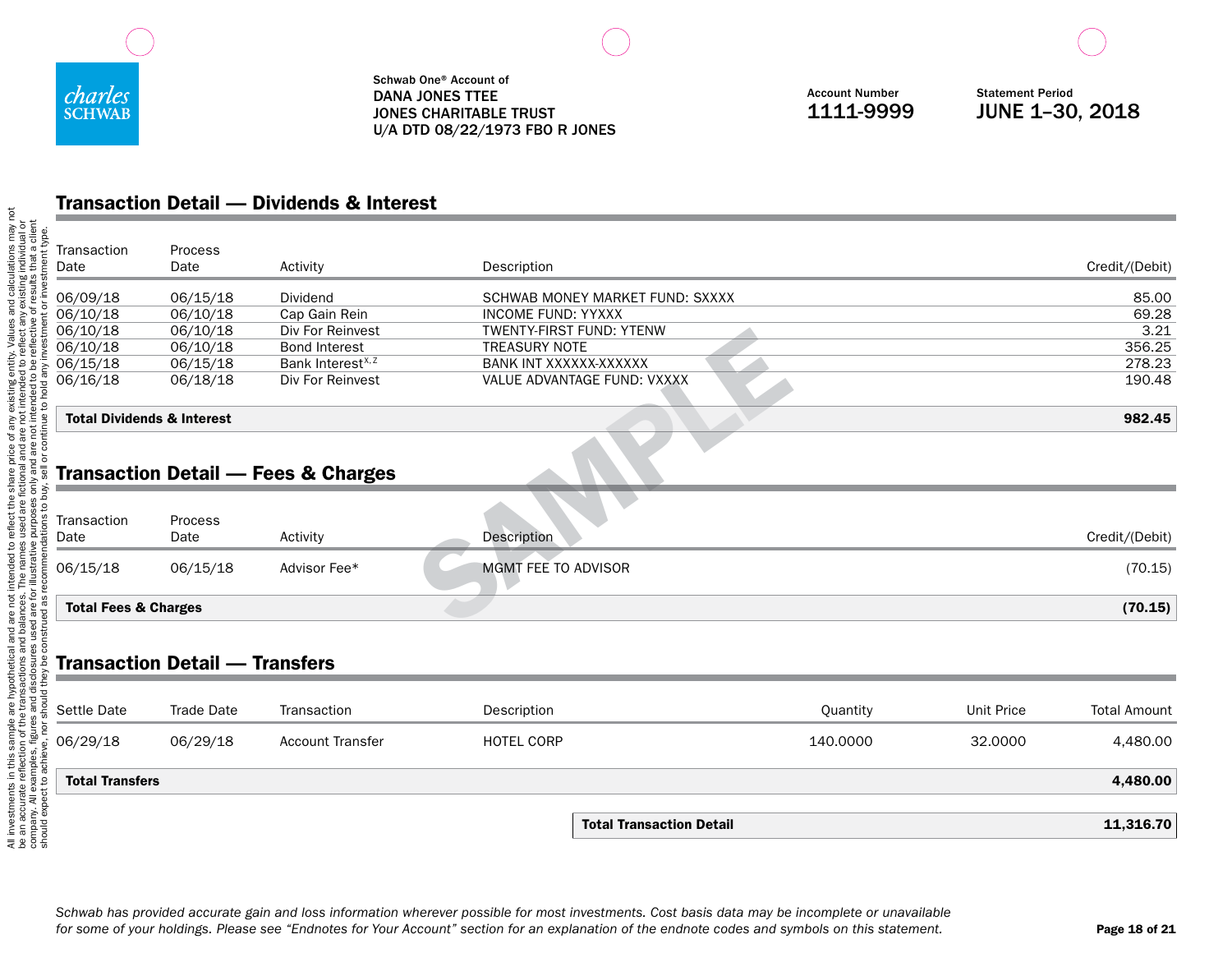

Account Number 1111-9999

Statement Period JUNE 1–30, 2018

### Bank Sweep Activity

| Transaction<br>Date                    |                               |                                                                                                                                                                                                                                               | Withdrawal |           | Balance <sup>x, z</sup> |
|----------------------------------------|-------------------------------|-----------------------------------------------------------------------------------------------------------------------------------------------------------------------------------------------------------------------------------------------|------------|-----------|-------------------------|
|                                        | Transaction                   | Description                                                                                                                                                                                                                                   |            | Deposit   |                         |
| <b>Opening Balance</b> <sup>X, Z</sup> |                               |                                                                                                                                                                                                                                               |            |           | 0.00                    |
|                                        |                               |                                                                                                                                                                                                                                               |            |           |                         |
| 06/10/18                               | Auto Transfer                 | BANK CREDIT FROM BROKERAGE <sup>x, 2</sup>                                                                                                                                                                                                    |            | 20,132.68 | 20,132.68               |
| 06/17/18                               | Auto Transfer                 | BANK CREDIT FROM BROKERAGE <sup>x</sup>                                                                                                                                                                                                       |            | 192.89    | 20,325.57               |
| 06/17/18                               | Interest Paid <sup>x, z</sup> | <b>BANK INTEREST</b>                                                                                                                                                                                                                          |            | 278.23    | 20,603.80               |
| 06/17/18                               | Auto Transfer                 | BANK CREDIT FROM BROKERAGE <sup>x</sup>                                                                                                                                                                                                       |            | 356.25    | 20,960.05               |
| 06/17/18                               | Auto Transfer                 | <b>BANK TRANSFER TO BROKERAGE</b>                                                                                                                                                                                                             | 863.54     |           | 20,096.51               |
| 06/17/18                               | Auto Transfer                 | <b>BANK TRANSFER TO BROKERAGE</b>                                                                                                                                                                                                             | 70.15      |           | 20,026.36               |
| 06/28/18                               | Auto Transfer                 | <b>BANK TRANSFER TO BROKERAGE</b>                                                                                                                                                                                                             | 26.36      |           | 20,000.00               |
| <b>Total Activity</b>                  |                               |                                                                                                                                                                                                                                               | 960.05     | 20,960.05 |                         |
|                                        |                               |                                                                                                                                                                                                                                               |            |           |                         |
|                                        |                               |                                                                                                                                                                                                                                               |            |           |                         |
| Ending Balance <sup>x, z</sup>         |                               |                                                                                                                                                                                                                                               |            |           | 20,000.00               |
|                                        |                               |                                                                                                                                                                                                                                               |            |           |                         |
|                                        |                               | Deposit Accounts: Interest rate as of 06/28/18 was 0.01%. Your interest period was 05/15/18-06/17/18. <sup>2</sup><br>Interest Adjust. on 06/17/18 included the amount of \$0.05 credited as of 05/27/18 to ensure accurate interest accrual. |            |           |                         |
|                                        |                               |                                                                                                                                                                                                                                               |            |           |                         |
|                                        |                               |                                                                                                                                                                                                                                               |            |           |                         |
|                                        |                               |                                                                                                                                                                                                                                               |            |           |                         |
|                                        |                               |                                                                                                                                                                                                                                               |            |           |                         |
|                                        |                               |                                                                                                                                                                                                                                               |            |           |                         |
|                                        |                               |                                                                                                                                                                                                                                               |            |           |                         |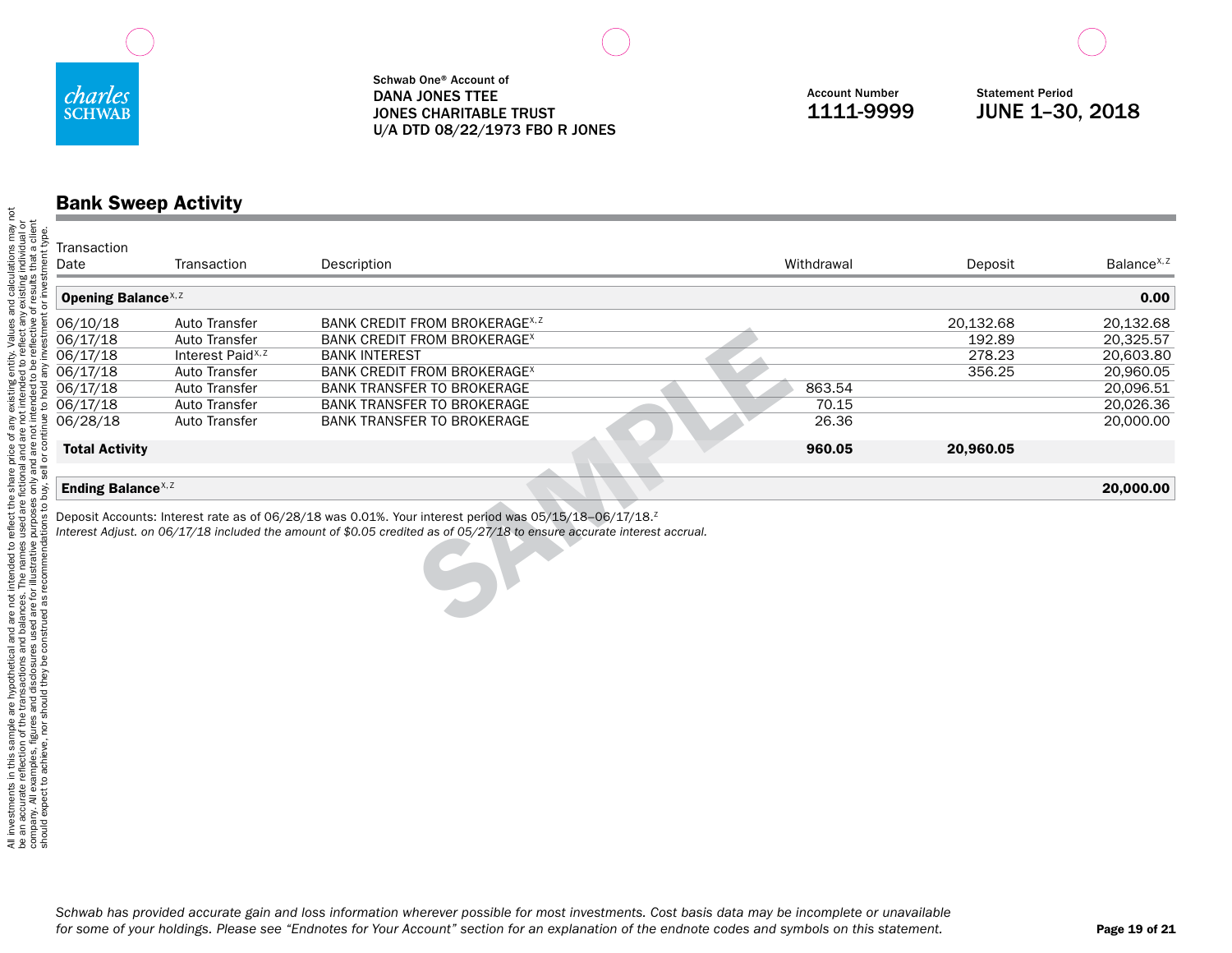

## Trades Pending Settlement

|                                                                                                                                     | Transaction                                             | Quantity   | <b>Trade Date</b> | Settle Date         | Unit Price | Purchase/Debit     | Sale/Credit       |  |  |  |
|-------------------------------------------------------------------------------------------------------------------------------------|---------------------------------------------------------|------------|-------------------|---------------------|------------|--------------------|-------------------|--|--|--|
| <b>National Computer: NCM</b>                                                                                                       | Bought                                                  | 400.0000   | 06/29/18          | 07/02/18            | 103.06     | 41,224.00          |                   |  |  |  |
| <b>Total Trades Pending Settlement</b>                                                                                              |                                                         |            |                   |                     |            | 41,224.00          |                   |  |  |  |
| Pending transactions are not included in account value.                                                                             |                                                         |            |                   |                     |            |                    |                   |  |  |  |
| <b>Pending Corporate Actions</b>                                                                                                    |                                                         |            |                   |                     |            |                    |                   |  |  |  |
|                                                                                                                                     | Transaction                                             | Quantity   | Payable Date      | Rate Per Share      |            | Share Distribution | Cash Distribution |  |  |  |
| TeleOps: OPS                                                                                                                        | Cash Dividend                                           | 470.0000   | 07/15/18          | 0.15                |            |                    | 70.50             |  |  |  |
| <b>Total Pending Corporate Actions</b>                                                                                              |                                                         |            |                   |                     |            |                    | 70.50             |  |  |  |
|                                                                                                                                     | Pending transactions are not included in account value. |            |                   |                     |            |                    |                   |  |  |  |
| <b>Open Orders</b>                                                                                                                  |                                                         |            |                   |                     |            |                    |                   |  |  |  |
| You can change or cancel any open order by<br>calling us. Orders expire as of close of business<br>on expiration date listed below. | Transaction                                             | Quantity   | <b>Order Date</b> | <b>Market Price</b> |            | <b>Limit Price</b> | Will Expire       |  |  |  |
| TeleOps: OPS                                                                                                                        | Buy                                                     | 1,000.0000 | 06/30/18          | 43.15               |            | 45                 | 08/31/18          |  |  |  |
|                                                                                                                                     |                                                         |            |                   |                     |            |                    |                   |  |  |  |
|                                                                                                                                     |                                                         |            |                   |                     |            |                    |                   |  |  |  |
| ould expect to achi                                                                                                                 |                                                         |            |                   |                     |            |                    |                   |  |  |  |
|                                                                                                                                     |                                                         |            |                   |                     |            |                    |                   |  |  |  |